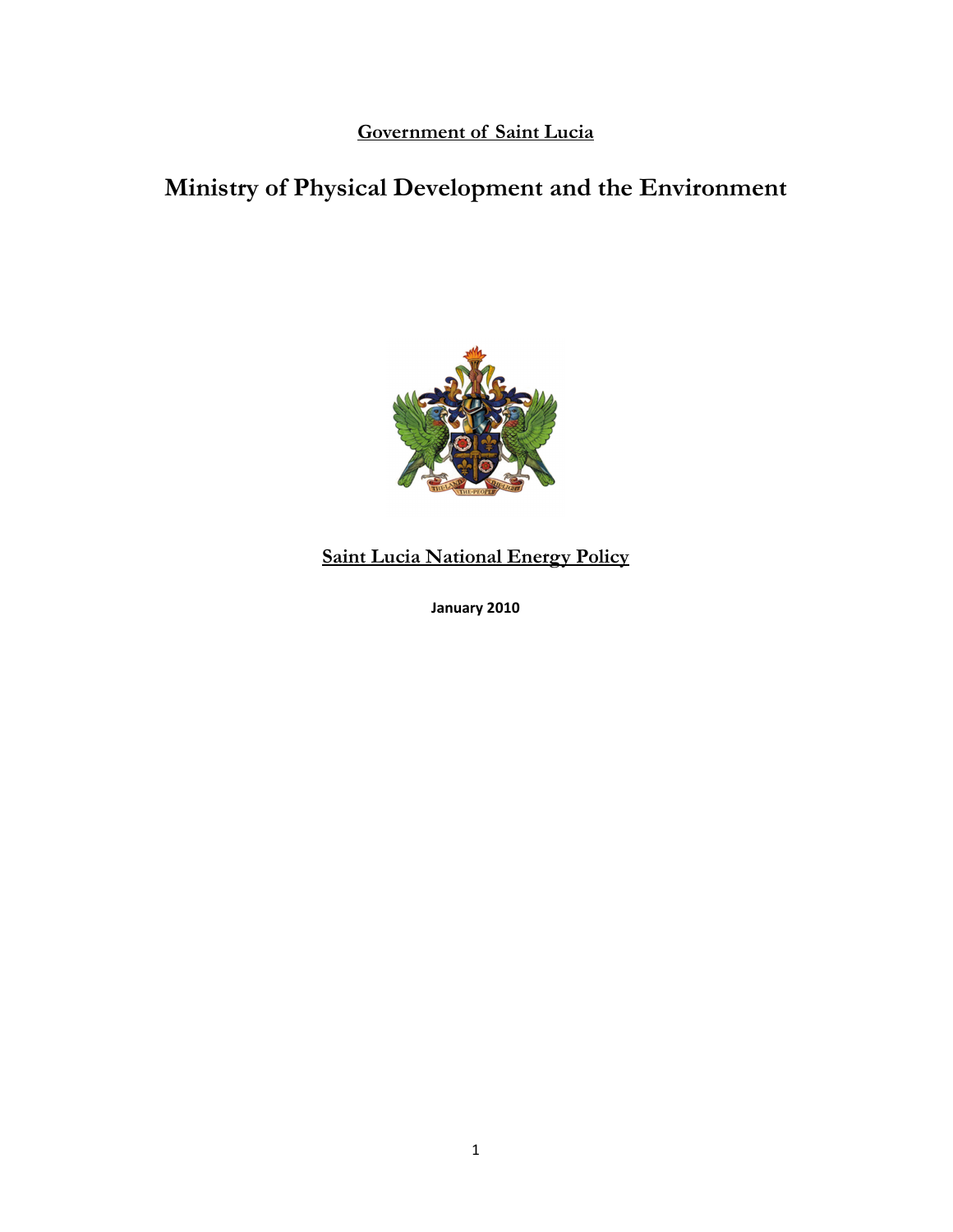# **Foreword by the Minister of Physical Development and the Environment**

**(To be inserted following Cabinet's approval)**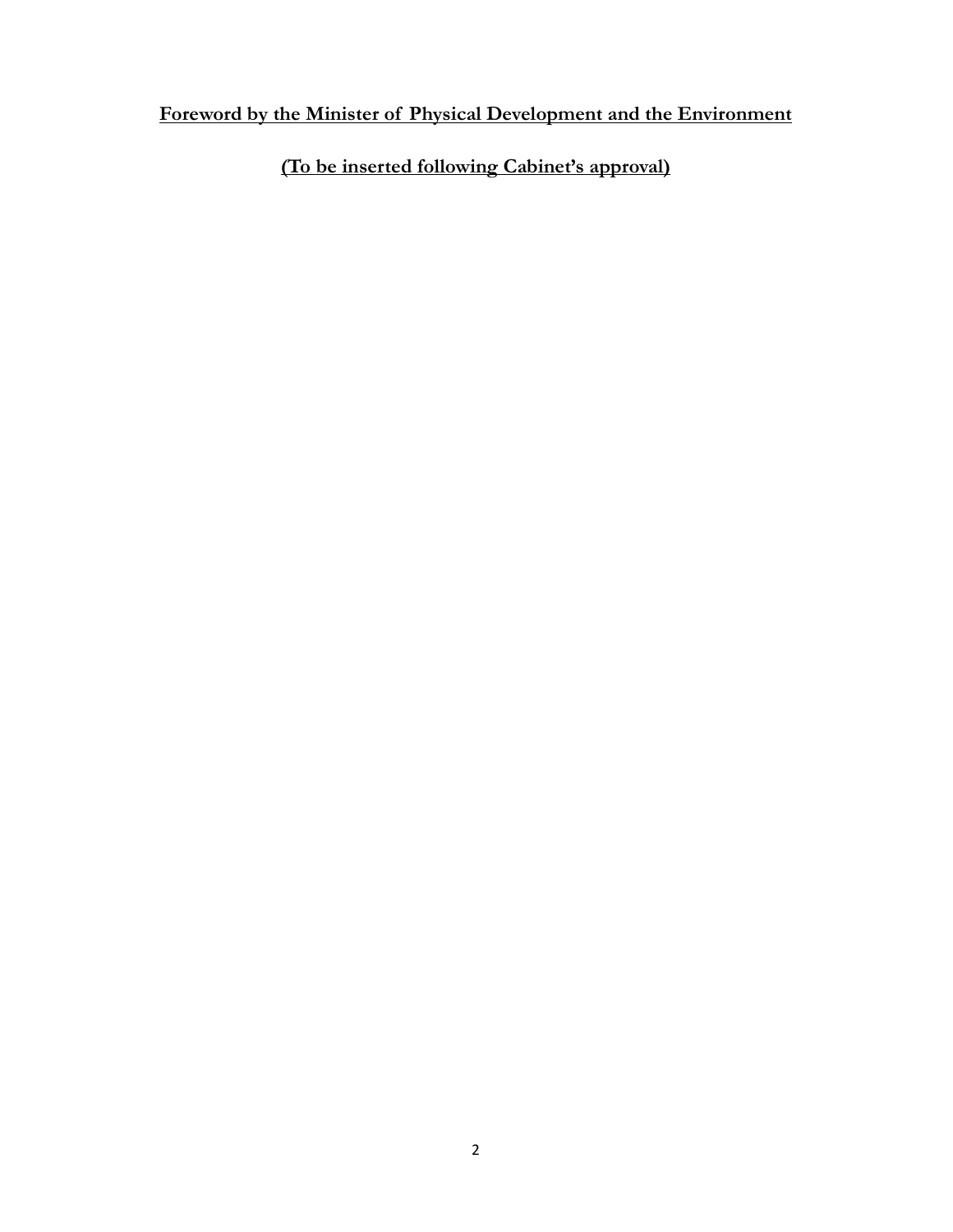# **Saint Lucia National Energy Policy**

#### **A. Background**

- (1) A secure and sustainable energy supply is critical to national development. Energy services are required for a number of activities including, *inter alia;* electricity generation, water supply, agriculture production, transportation and telecommunications. All of these services are integral to the development of Saint Lucia and to the well-being and advancement of its people.
- (2) Saint Lucia is a net importer of fossil-based energy, with the power and transport sectors relying exclusively on imported oil derivates. All economic sectors have been affected by increasing oil prices in recent times. This has also had negative impacts on the country's balance of trade. The effects of energy supply interruptions and oil price shocks on economic performance are therefore of major concern, given the island's almost complete dependence on imported energy.
- (3) The Government of Saint Lucia has recognised the influence that developments in the global energy markets have on domestic needs and has taken steps to achieve higher energy security and independence. In May 1999, the Government passed Cabinet Conclusion No. 464 eliminating all import duties and consumption taxes on renewable energy equipment and materials. Further, in April 2001, it decided to make the purchase of solar water heaters tax- deductible. Meritorious as these initiatives may be, it has been recognised that they are insufficient for addressing the broader and deeper challenge of achieving energy efficiency in all sectors and reducing reliance on current energy sources.
- (4) In 2001, the Cabinet of Ministers approved a *Sustainable Energy Plan,* by Cabinet Conclusion No. 695. One of the goals identified by the *Plan* was to enhance the security of energy supply and use for all sectors of the economy. However, successful implementation of the *Plan* has been impeded by the absence of an appropriate regulatory and policy framework. A key objective of the proposed *National Energy Policy* is therefore to create an enabling environment, both regulatory and institutional, for the introduction of indigenous renewable energy to the national energy mix, thus achieving greater energy security and independence.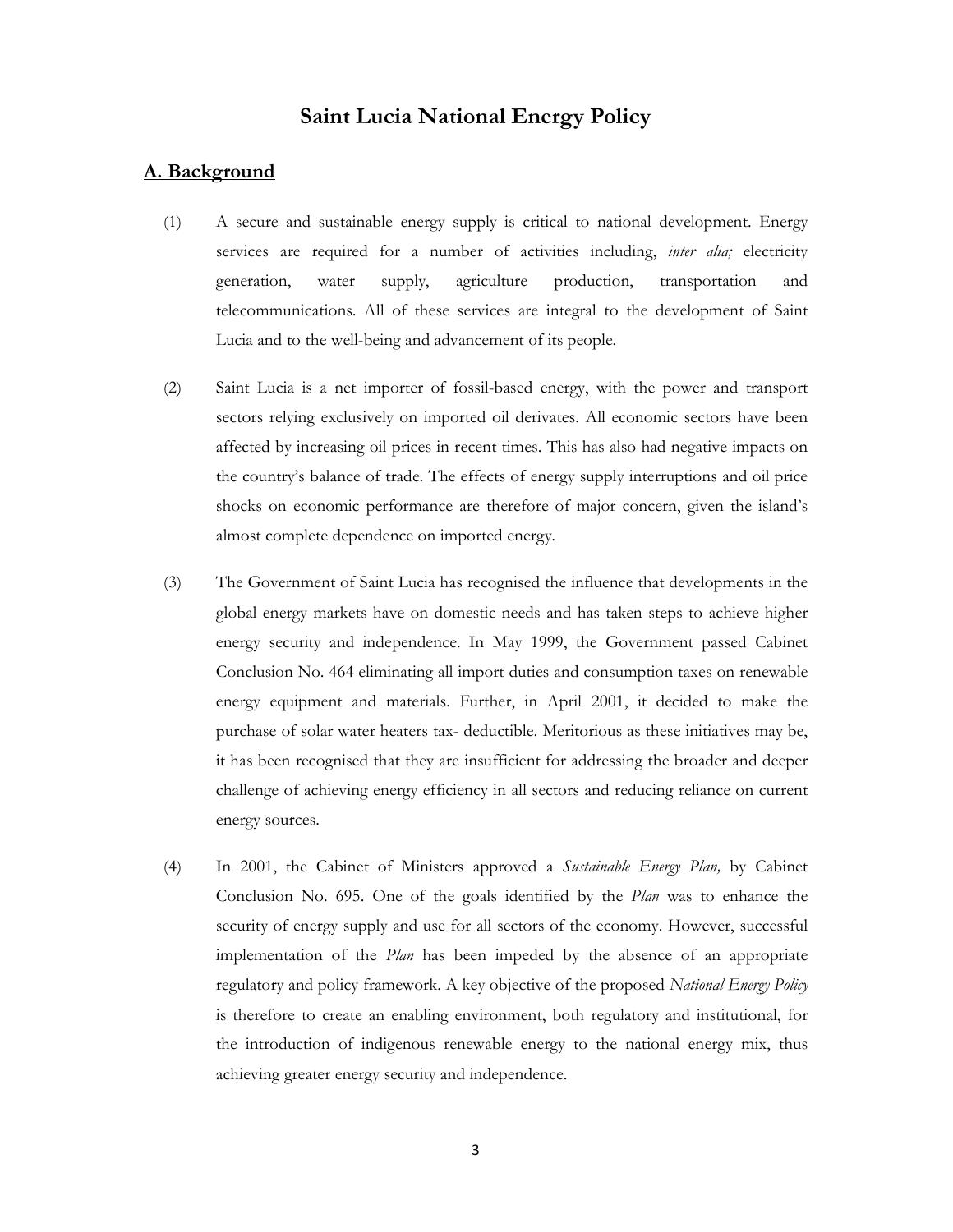## **B. Introduction**

- (5) The Government of Saint Lucia is committed to the broad objective of relying on market forces to achieve the efficient allocation of resources. Nevertheless, in the case of energy, the Government may intervene where necessary, in order to support the exploitation of new and indigenous energy resources and promote energy conservation and efficiency. While the Government's intervention in the day-to-day operation of the power sector will be minimal, it will retain primary responsibility for policy-making.
- (6) The national energy sector policy and strategies will be consistent with the Government's overall macro-economic policy directives such as the National Vision Plan and the Medium Term Strategy. Even under a regime where there is substantial private participation in the energy sector, the Government will continue to play a vital role by setting the legal framework for the entire sector. For such purposes, the Government will continuously analyse the results of its interventions and amend the energy policy, the energy strategy and/or the legislation, as necessary. As a result, it is anticipated that Saint Lucia's economy as a whole will benefit from the supply of costefficient energy and the protection of certain customer groups, in addition to minimizing negative environmental impacts.
- (7) The Government will ensure the development, and/or exploitation, of new and renewable energy resources as an important measure in its efforts to establish Saint Lucia as a "Sustainable Energy Demonstration Country". Although the original target of 2012 is no longer realistic, the Government is committed to making significant strides in energy sustainability. The following tenets will guide Saint Lucia's energy policy:
	- (i) Procurement of energy supplies at the least cost through liberalisation of the energy sector and broad private sector participation;
	- (ii) Energy security and reliability;
	- (iii) Diversification of the energy base;
	- (iv) Exploitation of indigenous renewable energy resources;
	- (v) Higher efficiency in energy production, conversion and use with the overall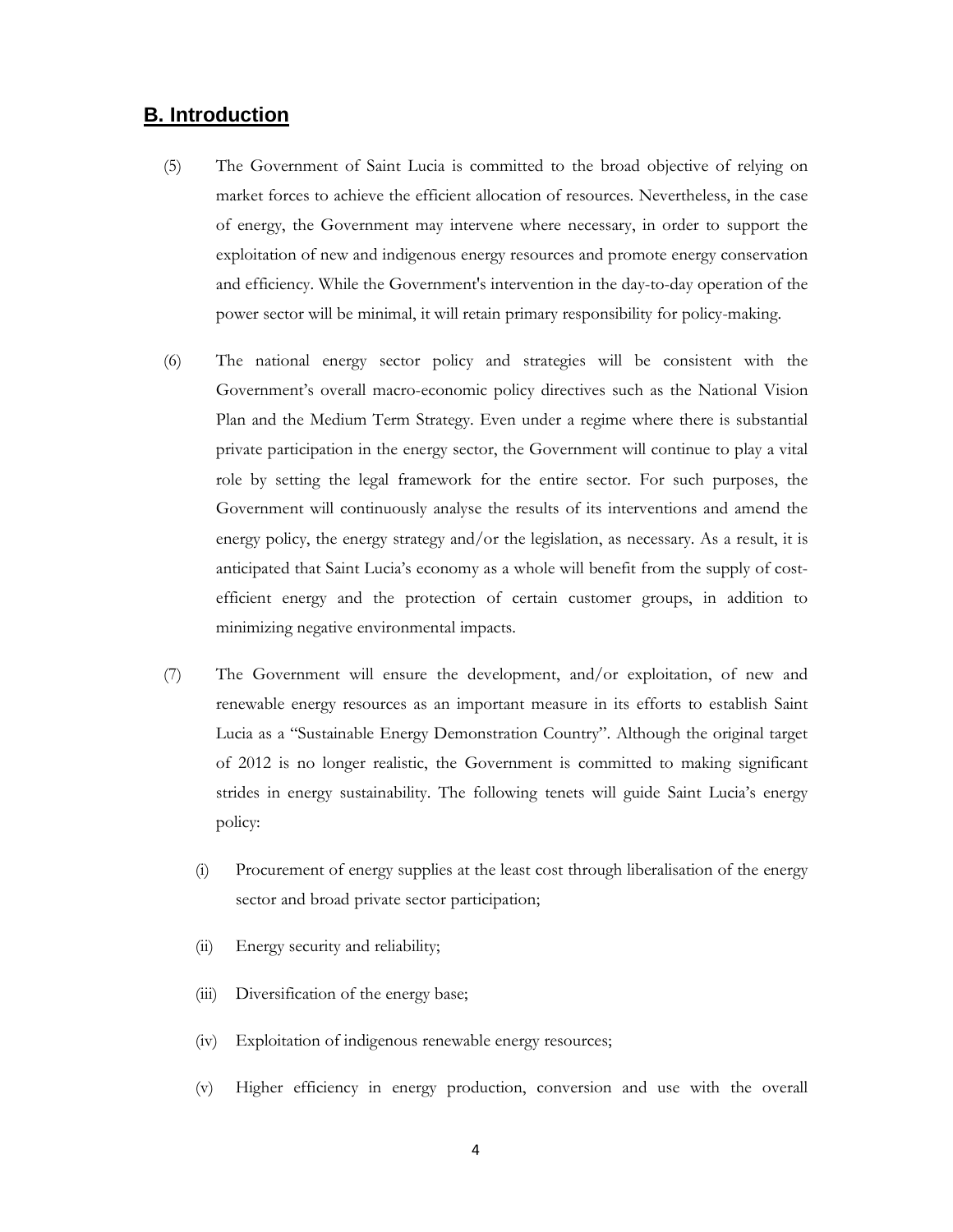objective of reducing energy intensity;

- (vi) Reduction of adverse environmental effects and pollution by rehabilitating existing energy sector facilities and introducing new standards for energy-related products, as well as mandating appropriate environmental impact assessments of new projects and options;
- (vii) Implementation of appropriate pricing polices to ensure that adequate energy supplies are efficiently delivered to all economic sectors, and fostering of an environment to facilitate an improved and sustained energy supply network with sufficient incentives to encourage private sector investments; and
- (viii) Establishment of an appropriate regulatory framework to set clear guidelines for investors and protect the interests of consumers.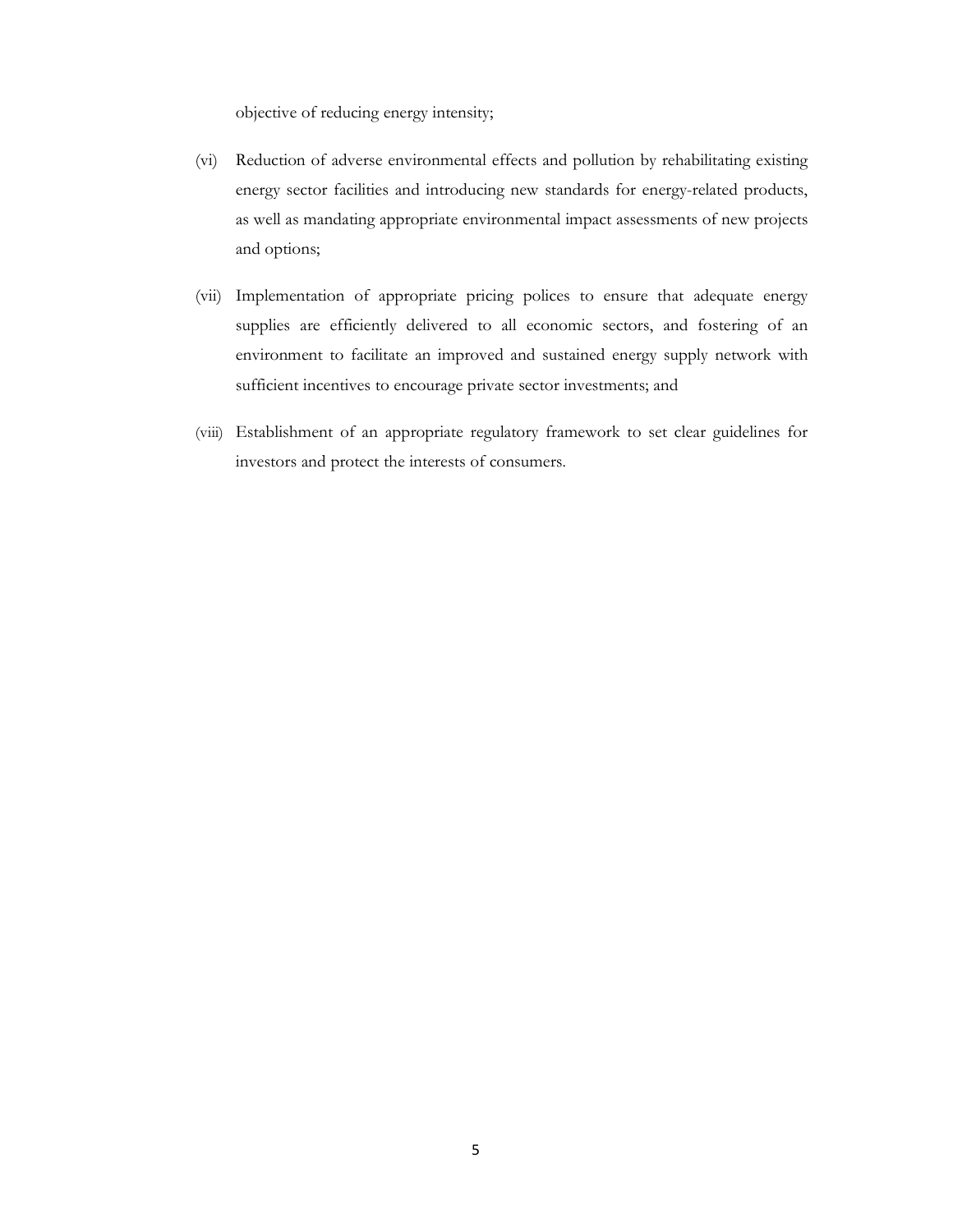# **C. Institutional Arrangements**

#### **C. 1 Responsibility of the ministry in Charge of energy planning**

- (8) The ministry in charge of energy planning is responsible for formulating and monitoring the implementation of the national energy policy and strategy, and the resulting plans. The role of the Ministry will cover, *inter alia*:
	- (i) Energy policy formulation, national energy planning and energy sector coordination.
	- (ii) Mandating and co-ordination of studies on energy resources, production, transformation and marketing in close co-operation with the responsible operating agencies.
	- (iii) Compiling basic energy information useful for sectoral planning, and evaluating the impact of selected policy initiatives.
	- (iv) Fostering the development of appropriate legislation for the electricity, petroleum and gas sub-sectors through a participatory and consultative process.
	- (v) Fostering the development and adoption of appropriate energy efficiency and safety standards.
	- (vi) Promoting and monitoring power sector demand-side management programmes and other programmes designed to encourage the purchase and adoption of energy-efficient appliances by final energy users.
	- (vii) Encouraging private sector participation in renewable energy technologies that are relevant to Saint Lucia.
	- (viii) Organising energy awareness programmes and activities and disseminating appropriate information.
	- (ix) Advising the Cabinet on matters related to the regulation of the energy sector.
	- (x) Overseeing and coordinating activities relating to energy and the environment.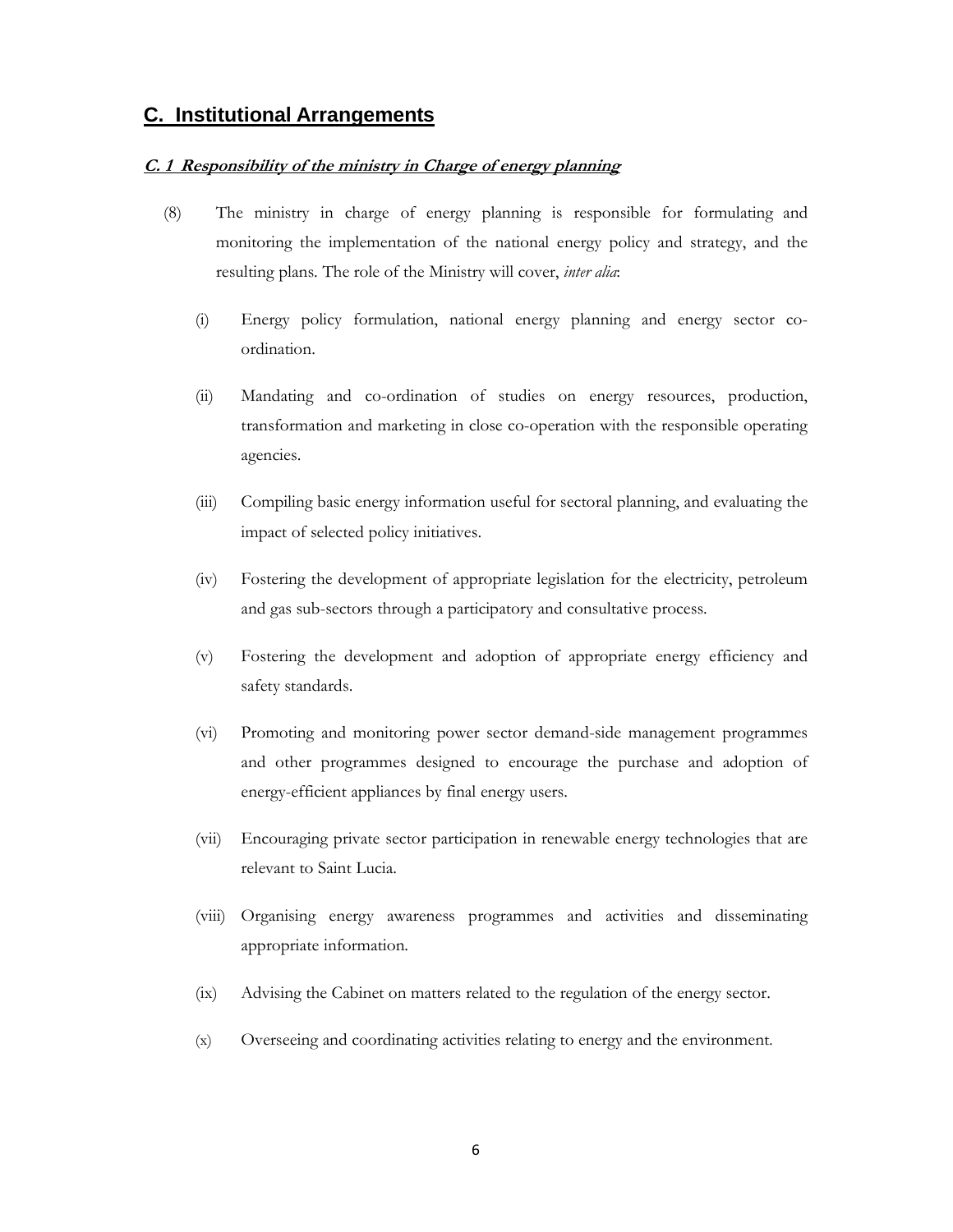#### **C. 2 Responsibility of the ministry in charge of public utilities**

- (9) The ministry in charge of public utilities is responsible for protecting consumer interests by ensuring that they are provided with an efficient, reliable and cost-effective energy service. It will also act as the principal body to issue licences for all public electricity services. Its main tasks are therefore to:
	- (i) Address issues affecting the quality of energy services delivered.
	- (ii) Act as first contact point in all cases of complaints by energy consumers, helping to resolve such disputes between, or among, the parties involved. In cases where no solution can be reached, the Ministry will report, and hand over the case, to the Regulatory Commission for the Power Sector, which shall act as arbitrator.
	- (iii) Issue licences for electricity generation, transmission and distribution.
	- (iv) Assist in energy policy and legislation issues as well as on national energy planning.

#### **C. 3 Energy Policy Advisory Committee**

- (10) The Government will establish an Energy Policy Advisory Committee which will be co-chaired by the ministry in charge of energy planning and the ministry in charge of public utilities. This high-level Committee will provide advice on energy-related issues and activities by, *inter alia*, creating a discussion forum open to state institutions and the private sector. It will further advise on, and make proposals for, adequate instruments and strategies, so that the overall objectives of the reform of the energy sector are achieved in the shortest possible time.
- (11) Because of the cross-cutting issues involved in the implementation of energy policy, and the need for substantial legislative reform and significant inter-ministerial collaboration, the Committee will comprise senior experts from the following public and private-sector institutions:
	- Ministry/agency with responsibility for Energy Planning
	- Ministry/agency with responsibility for Finance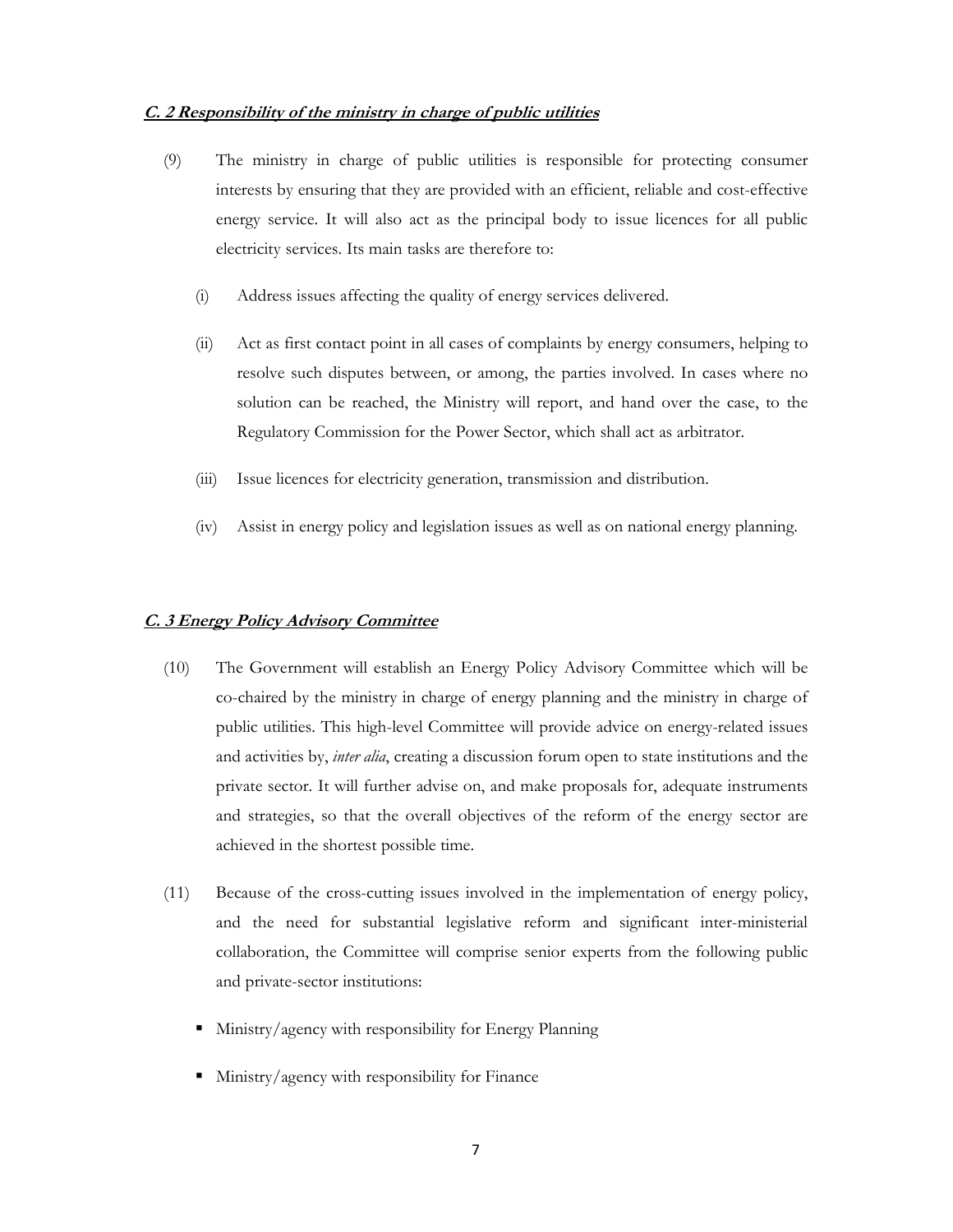- Ministry/agency with responsibility for Physical Development,
- Ministry/agency with responsibility for Transport
- Ministry/agency with responsibility for Public Utilities
- Saint Lucia Chamber of Commerce
- **Saint Lucia Electricity Services Limited (LUCELEC)**
- Saint Lucia Hotel and Tourism Association
- Civil society/competent individual
- (12) The ministry responsible for Energy Planning will act as the Secretariat for this Committee, and will be responsible for the recruitment of consultants or advisors from other agencies and the private sector; preparing briefs for the committee; summoning meetings and keeping record of its recommendations.

#### **C. 4 Regulatory Commission for the Power Sector**

- (13) The Government will establish an independent regulatory body (Regulatory Commission), headed by a Regulator. It will be mainly self-financed through licence and other service fees. Initially this body will operate at the national level but, at a later stage, it may be integrated into a regional regulatory body overseeing other public utilities in the OECS**<sup>1</sup>** .
- (14) The Regulatory Commission will be mandated to:

 $\overline{a}$ 

1. Recommend to the Minister with responsibility for Public Utilities the terms and conditions for the issuance of licences for LUCELEC to generate, transmit and

<sup>1</sup> Significant economies of scale, as well as a fillip to the important perception of independence and impartiality, would be brought to bear on the operation of the utility regulatory body if it were founded at a regional level, and regulated not only electric utilities, but other utilities as well. The Government will move speedily to consider promoting the establishment of such a regional office of utility regulation (ROUR) as suggested by CDC in the LUCELEC Review Commission Report – perhaps operating under the auspices of the OECS as in the case of ECTEL – which would be responsible for supervising quality of service standards and the economic regulation of the electric and water utilities operating throughout the OECS region.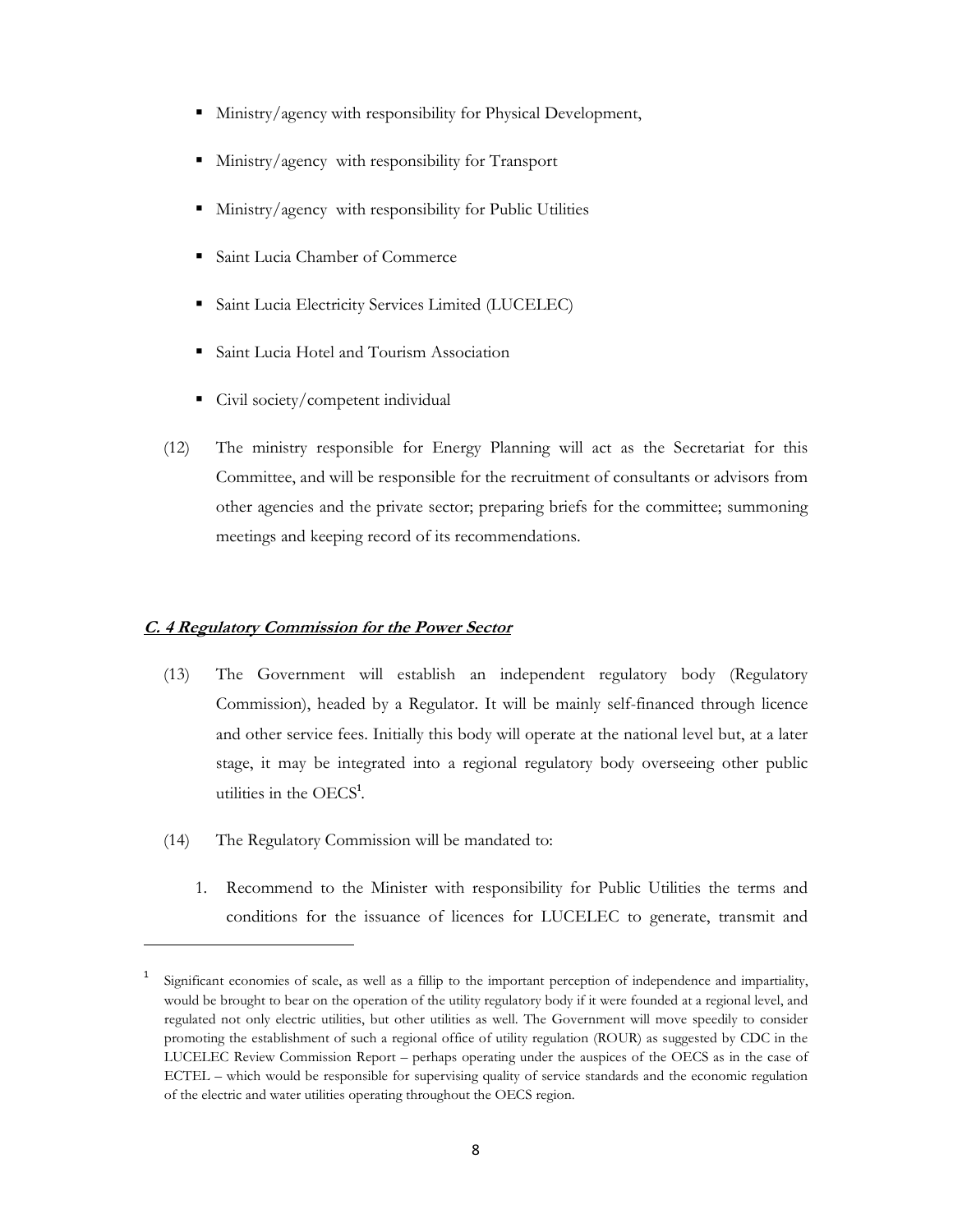distribute electricity for sale to final consumers in Saint Lucia (see section  $(27)$ );

- 2. Recommend to the Minister with responsibility for Public Utilities the terms and conditions for the issuance of licences to Independent Power Producers (IPPs) for the installation and operation of new power generation facilities [see section 30];
- 3. Undertake the economic regulation of the sector (D 3.7);
- 4. Approve tariff structures and rates for all customers as well as for back-up and reserve power in the case of co-generators as defined in D.3.4. Customers with an annual consumption of more than 2000 MWh may negotiate charges on a bilateral basis directly with LUCELEC;
- 5. Determine the particular instances for net-metering in cases of small-scale selfgeneration, and the tariffs for delivery of excess electricity to the grid according to sections (35) and (43);
- 6. Establish and monitor tendering procedures for any major investments in the power generation sector where this is necessary according to sections (28), (30) and (39);
- 7. Set and monitor quality of service standards and reliability criteria for all licencees; and
- 8. Act as arbitrator in all cases of disputes between electric utilities and consumers, or between any other parties engaged in the electricity sector.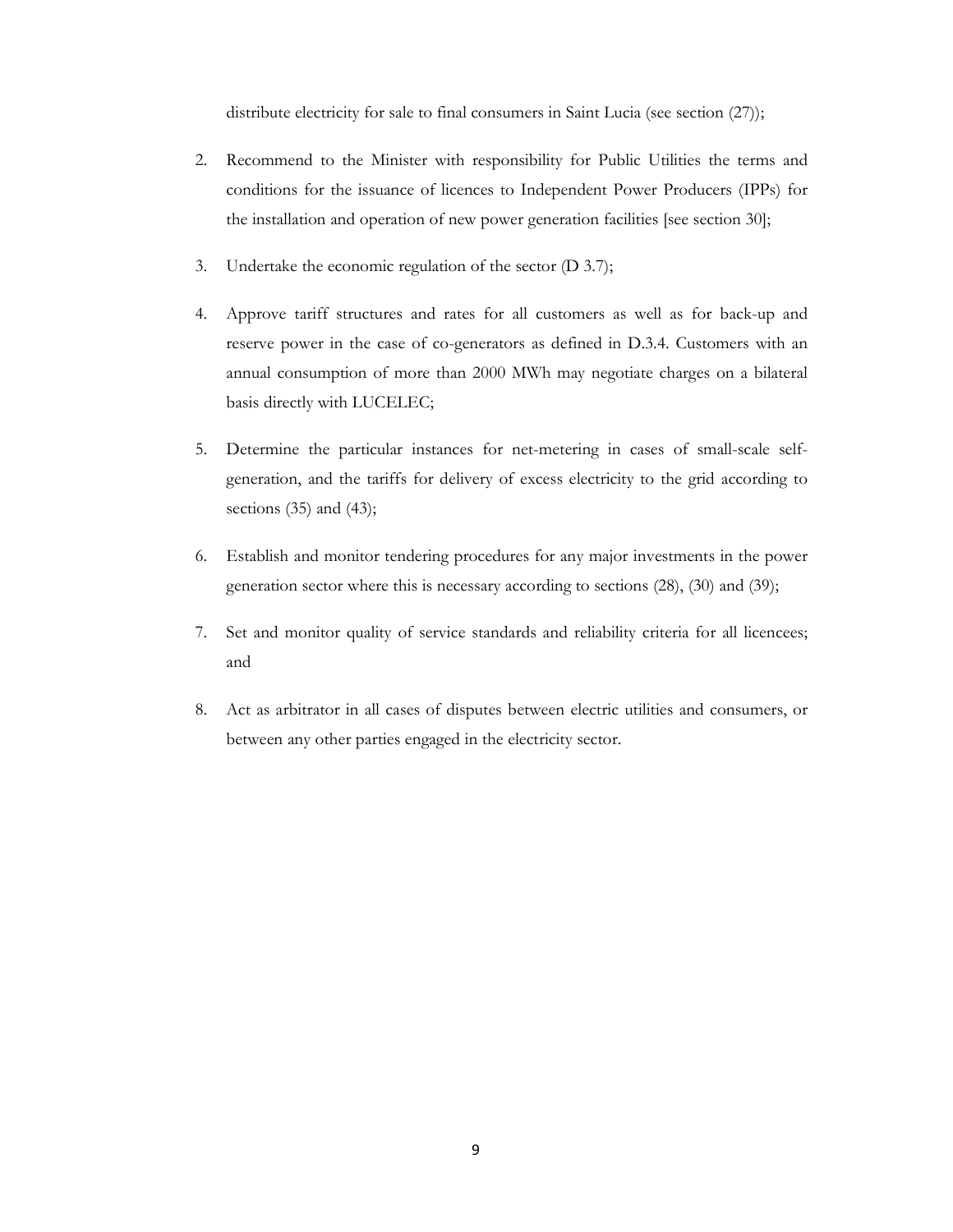### **D. Energy Sub-sectors**

#### **D. 1 Petroleum Sub-Sector**

#### D.1.1 Security of Energy Supply

(15) The Government will undertake all efforts to diversify the sources of petroleum supply to make the nation less vulnerable in the event of a disruption in the supply of oil and oil derivatives. In this regard, the Government's foreign trade policy will seek to strengthen bilateral relations with energy-supplying countries within, and outside of, the region and establish medium- and/or long-term agreements. Before any such bilateral agreement is signed, a stakeholder consultation shall take place to receive the input of relevant stakeholders such as ministries, electricity market participants or consumer groups.

#### D.1.2 Pricing and Taxation

- (16) The ministry with responsibility for Finance shall establish and maintain a mechanism to monitor the pricing scheme for petroleum products in order to ensure that prices are always reasonable and that prices are not being marked up with excessive transportation, loss and insurance costs.
- (17) To achieve this, the Government will:
	- (i) Re-visit the recommendations of the 1991 World Bank Caribbean Least Cost Petroleum Supply Study;
	- (ii) Review, with the petroleum import companies, their guidelines for the calculation of the transportation, losses and insurance costs; and
	- (iii) Ensure that capability exists within the Ministry with responsibility for Finance to monitor the pricing arrangements and formulae on a continuous basis, making use of other regional and international benchmarks.
- (18) The Government will continuously review the existing method of adjusting the excise tax levied on petrol, diesel and other fossil fuels. Taxation computations will be revised to ensure a domestic fuel price mechanism which allows the costs at the pump to fully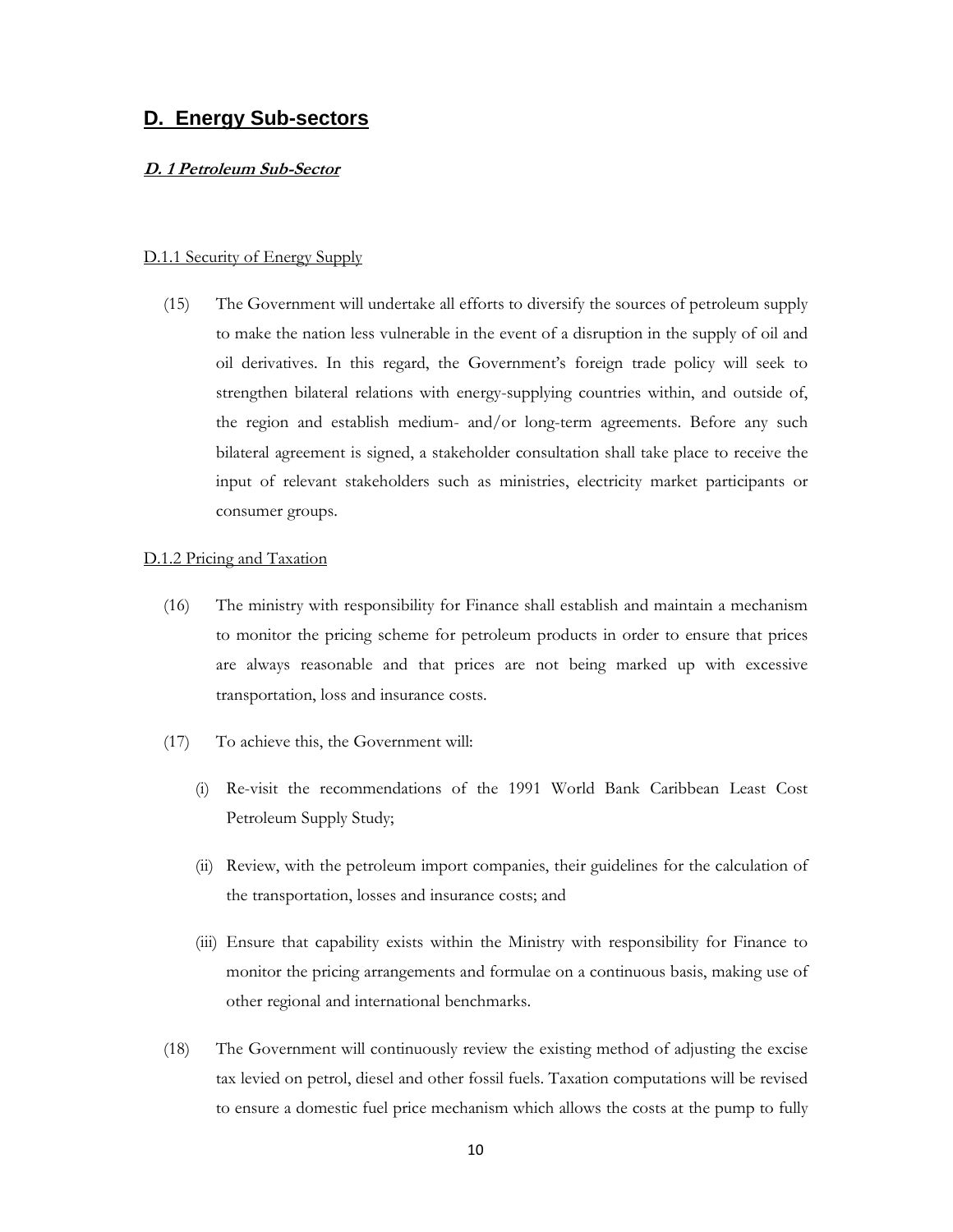reflect international price movements.

#### D.1.3 Safety and Standards

(19) Standards will be instituted with the assistance of the Bureau of Standards for the operation of oil-related facilities in Saint Lucia in order to adequately address environmental and safety concerns and to protect the consumer. Based on these standards, licensing requirements will instituted for these operations by the appropriate government agencies.

#### D 1.4 National Oil Refinery

(20) The Government will examine the feasibility of establishing a national oil refinery, either for the supply of Saint Lucia alone, or with the option to export oil derivates to neighbouring countries. This process should include national stakeholder consultations to allow relevant entities/individuals an opportunity to participate in the decisionmaking. Subsequent to conduct of the feasibility study, the Government will make a decision on how to move forward with regard to the establishment of an oil refinery.

#### **D.2 Gas Sub-Sector**

(21) The Government will seek to participate where possible in regional efforts to explore the economic and financial viability of piped or shipped natural gas as an alternative fuel source in keeping with its efforts to diversify Saint Lucia's energy diversification in support of long-term sustainable growth objectives. This process will seek to ensure stakeholder consultation in assessing the viability of piped natural gas for Saint Lucia.

#### **D.3 Electricity Sub-Sector**

#### D.3.1 Power Expansion Planning

(22) Every four (4) years, LUCELEC will draw up a long-term Power Expansion Plan for the development of new electricity generation projects, based on least cost options and on security of electricity supply. For comparison of the least-cost options in case of fossil-fuel-based projects, the financial analysis should be based on inclusion of the average wholesale market prices for fossil fuels that LUCELEC has paid over the last five (5) years, to allow for extrapolation into the future. Security of electricity supply shall address the resource dependence and availability with respect to, *inter alia*, imports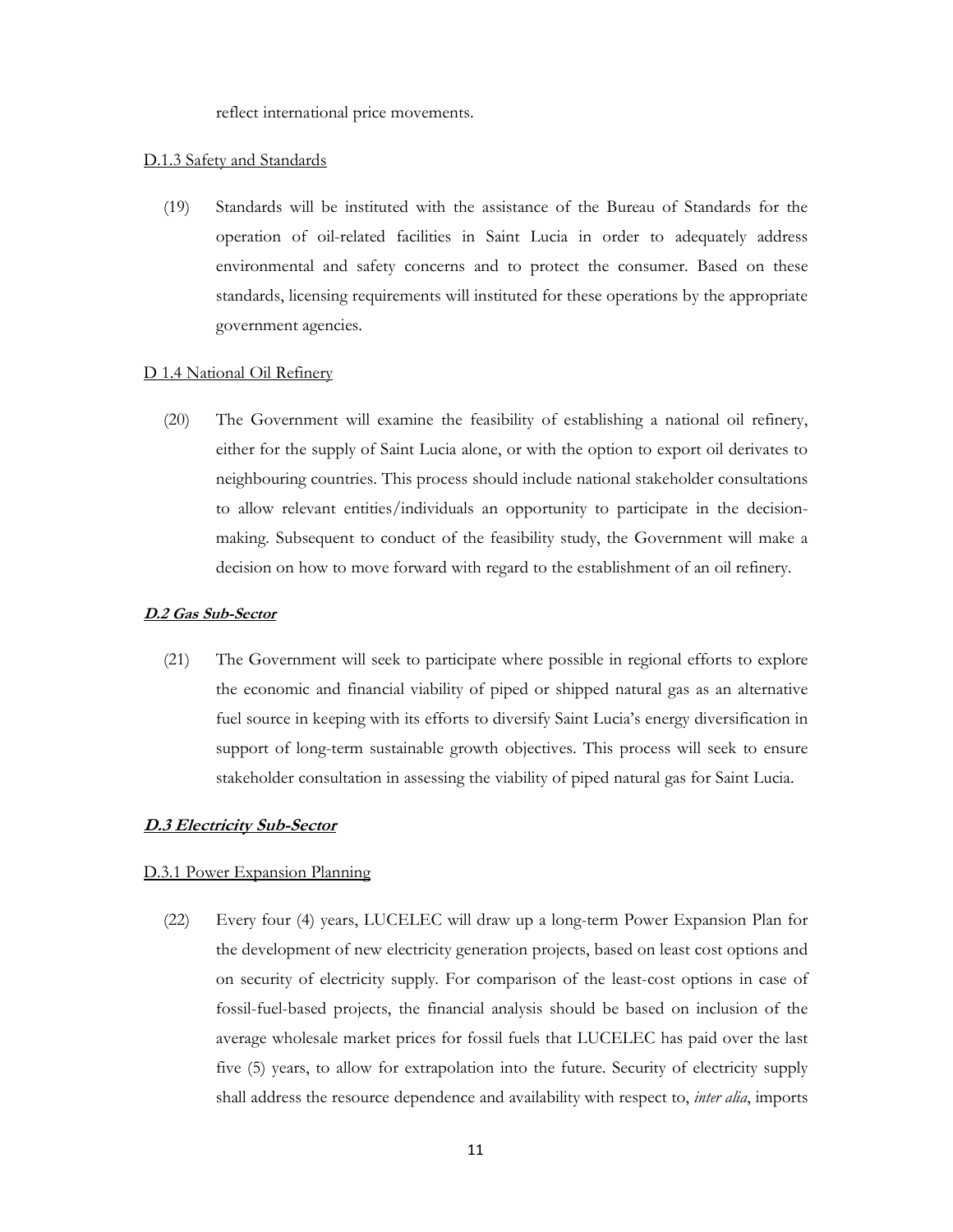or fluctuating natural resources, as well as the maturity of technology and impact on the existing electricity system (addressed in the norms and standards to be agreed on). LUCELEC shall present its justification with regard to the proposed projects in the presented Power Expansion Plan, especially referring to the least-cost options, to security of electricity supply matters and to social and environmental impacts.

The Power Expansion Plan will include the preparation and publication of an indicative programme providing a list of probable generation projects with a timeframe for the addition of new, or the replacement of existing, plant capacity.

The Power Expansion Plan will be submitted to the Regulatory Commission for approval and will be revised upon its request.

Every two (2) years, the Power Expansion Plan will be reviewed by LUCELEC and, if deemed necessary, the revision will be subject to approval by the Regulatory Commission. The plan and its revisions will be published.

- (23) For the longer term, the Government represented by the ministry with responsibility for energy planning – and the Regulatory Commission will ensure that power system demand and supply studies are carried out at regular intervals to update the Power Expansion Plan.
- D.3.2 Private Sector Engagement
- (24) All investments in new power generation, transmission and distribution facilities in Saint Lucia will be through private sector interventions. LUCELEC will continue to operate as the only transmitter and supplier of publicly distributed electricity in Saint Lucia, as outlined in the Electricity Supply Act in force. It will also continue owning and operating the existing power generating facilities until the end of their economic lifetime.
- (25) To facilitate a more competitive environment, LUCELEC will be required to set up separate cost centres for generation, transmission, distribution and electricity sales in order that the costs related to each of these different operations can be accurately determined to the satisfaction of the Regulatory Commission.
- (26) National resource assessments will be performed in order to derive the technically and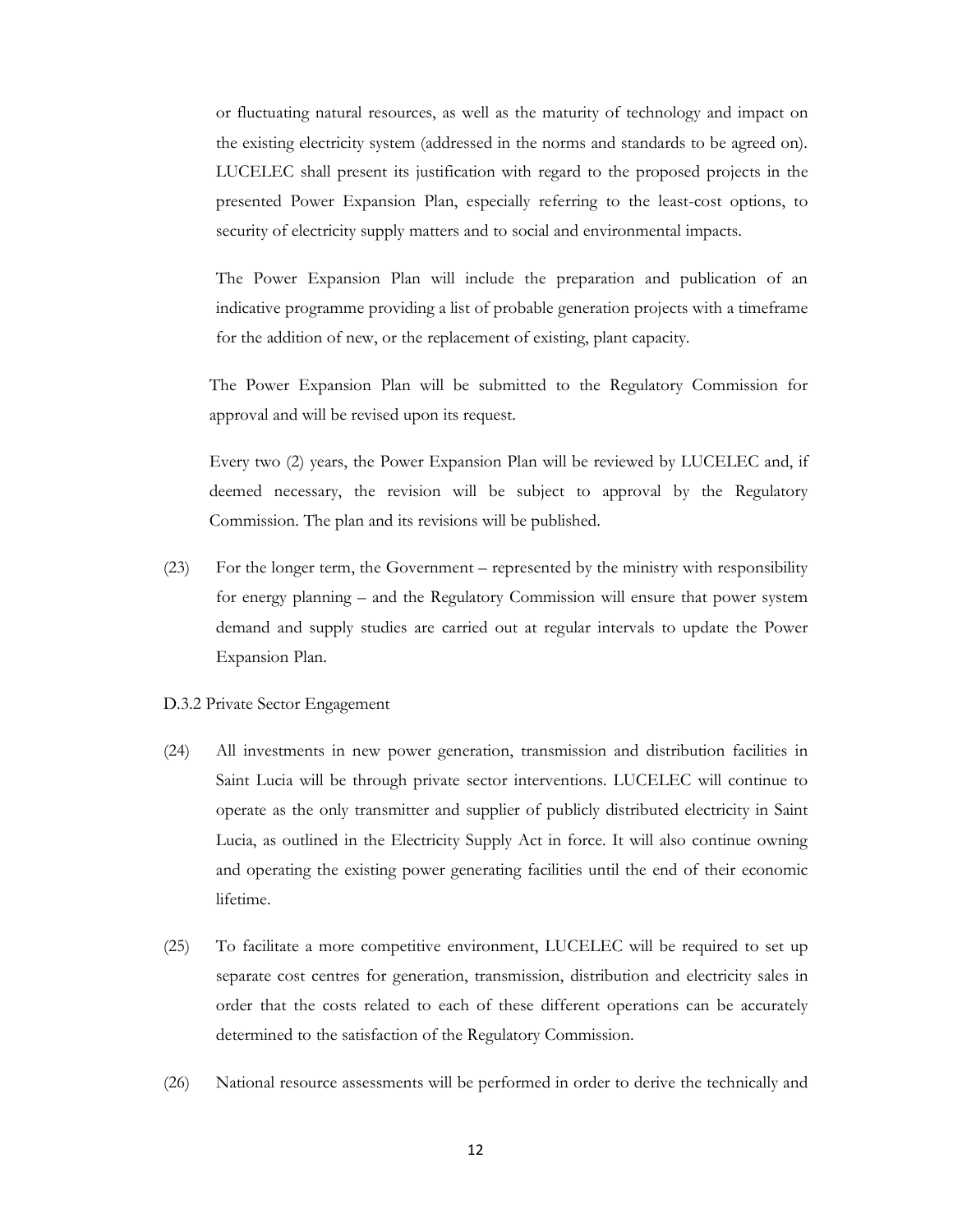economically available indigenous energy resources that could be explored either for local use or for export. These results will enable the subsequent adjustment quotas for the contribution of realistic, cost-effective, competitive and affordable alternative energy generation as a fraction of the national electricity matrix. Alternative energy sources in this context include, among others: geothermal energy, wind energy, solar energy, waste energy, biomass energy, and hydropower, as well as technologies that may become commercially mature in the future.

- (27) All existing licences held by LUCELEC shall continue to be governed by the Electricity Supply Act No.10 of 1994 and its amendments. Any new licences LUCELEC might obtain for future generation facilities in general will be valid for periods of up to twenty-five (25) years. In exceptional cases, and with significant economic reasons, this period may be extended. All generation facilities operated by LUCELEC will be licensed individually.
- (28) In cases where LUCELEC does not comply with any of its generation obligations, as outlined in the approved national Power Expansion Plan, or in the Electricity Supply Act in force, the Regulatory Commission will, after a tendering process, recommend to the ministry with responsibility for Public Utilities the issuance of licences for operation with respect to the part of non-compliance by LUCELEC. Such licences in general will be valid for periods of up to twenty-five (25) years. This period may be extended in exceptional cases and with significant economic reasons.
- (29) Only LUCELEC, with the approval of the Regulatory Commission, may request the installation of, and may operate, new fossil-fuel-based power plants to expand the generating capacity in accordance with the long-term Power Expansion Plan mentioned in section.

However, the Regulatory Commission may suggest that "specific" renewable energy projects be taken into consideration as part of the Power Extension Plan, if their national potential is significant and proven, and their exploitation cost-competitive. Therefore, financial, technical, social and environmental feasibility studies must be in place to support the assumption that such suggested projects lower the overall average generation costs of the system and may be implemented in an environmentally and socially sound manner. In such cases, the project developer shall seek the collaboration and cooperation of LUCELEC with regard to planning, implementation and operation,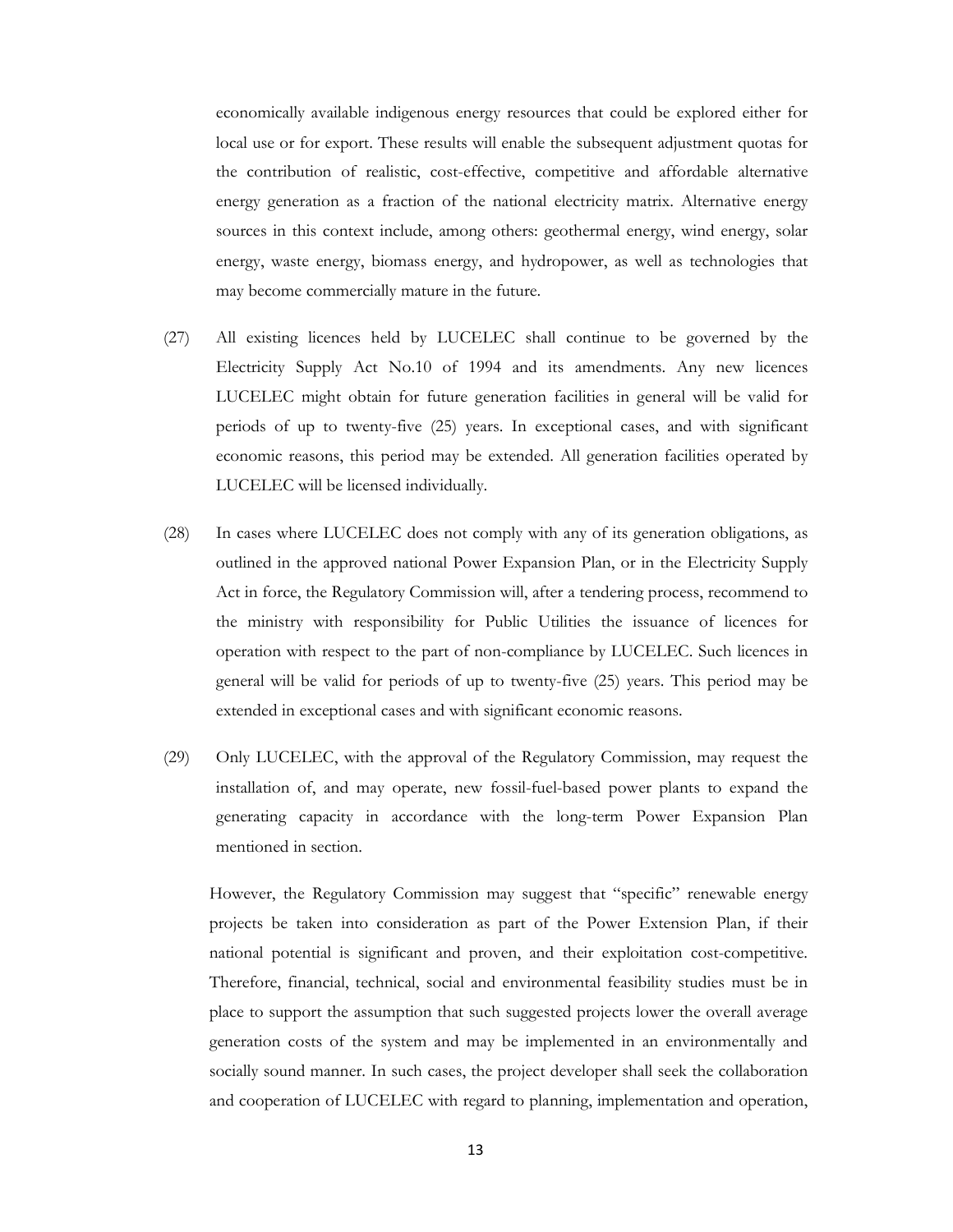in order to come to a Joint Venture agreement or PPA whenever possible. The Regulatory Commission will define the guidelines and the process of how to suggest such specific projects as being considered within the Power Expansion Plan.

In cases where LUCELEC, as system operator, does not comply with its obligations as outlined in (28) and (38), the selection of any new generation facilities by the Regulatory Commission among the existing bids must follow due evaluations of generation costs, proposed management systems, supply security (technological maturity, experience of developer and manufacturer, resource availability etc.), bankability, environmental impacts and other parameters. In particular, the Regulatory Commission will consider and take into account all factors which could have a potentially negative impact on the economic operation of the existing power plants and distribution system, as well as on the security of energy supply. The ministry with responsibility for public utilities will issue the licences for carefully selected generation facilities. The potential winner of a tendering process will need to comply with the same obligations and regulations as LUCELEC in terms of transparency, quality of supply and reliability.

- (30) The Regulatory Commission may decide to establish a technical panel to review and evaluate solicited and unsolicited project proposals. The political directorate, including ministers of government, will refrain from negotiating directly with private investors.
- (31) Independent Power Producers will deliver electricity to the transmission entity of LUCELEC on the basis of bilateral Power Purchase Agreements, under the supervision of, and according to guidelines set up by the Regulatory Commission.

#### D.3.3 Regulatory Arrangements

(32) The Government will ensure that the Electricity Supply Act that governs the overall operations of the power sector effectively addresses (a) operating licences for transmission and distribution lines and existing electricity generation facilities which will be negotiated between the Regulatory Commission and LUCELEC; and (b) establishment of an independent regulatory body (Regulatory Commission) to regulate the power sector in Saint Lucia.

#### D.3.4 Co-Generation

(33) The Electricity Supply Act will allow commercial entities such as hotels, hospitals and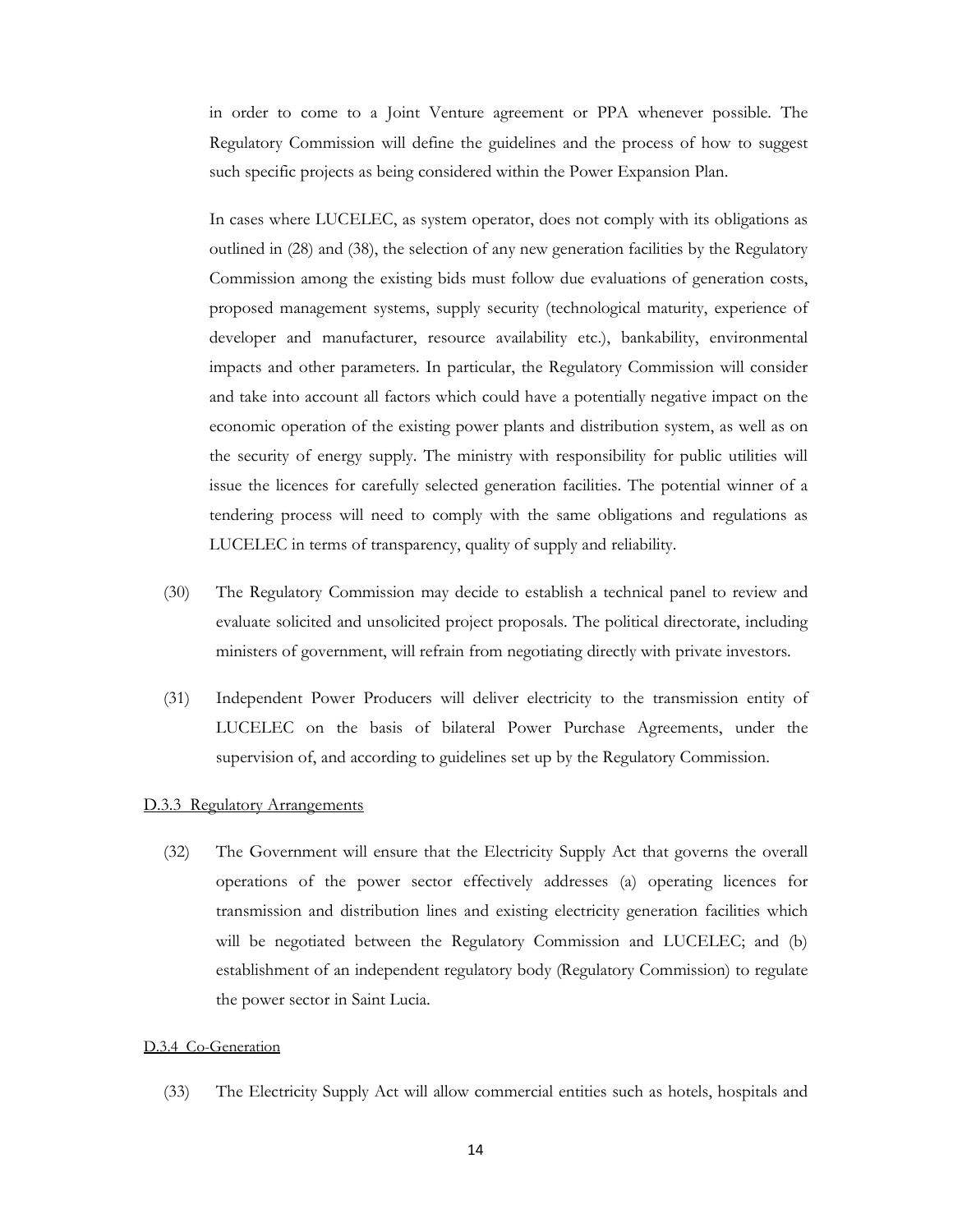factories, after approval by LUCELEC, to generate electricity for their own use in cogeneration plants with a maximum electrical name-plate capacity of 500 kW and located at the site of energy consumption. The maximum capacity for co-generating plants of a single entity shall not exceed 30% of the capacity needed to supply the average electricity consumption based on the past three (3) years of that single entity.

Co-generators have to prove with evidence in the application process that they will recover a reasonable proportion of the waste heat for productive purposes such as water heating, cooling or freezing, and that their co-generation unit helps to reduce overall energy consumption and emissions. The approval by LUCELEC may only be denied on technical grounds; in cases of dispute between the applicant and LUCELEC, the Regulatory Commission will decide.

- (34) Co-generators will be able to retain a connection to the distribution or transmission grid for backup purposes and additional electricity needs. Tariff designs for such backup power and additional electricity supply will be revised and published annually by the Regulatory Commission and will take into consideration the cost of maintaining emergency or peak-load capacity.
- (35) Co-generators will have the right to sell excess electricity to the grid operator and will be reimbursed for such supply on the basis of avoided annual average electricity generation costs. The Regulatory Commission will revise and publish annually the rates to be paid by the grid operator for such electricity. The Government will examine options to pay for an additional bonus (premium) per kilowatt-hour in cases where such supply from co-generation plants leads to a substantial reduction of energy inputs and emissions in comparison to alternative generation solutions.
- (36) The granting of licences will be subject to, *inter alia*, compliance with safety regulations, electricity quality standards, environmental standards and other physical planning considerations. A licence will be required for all co-generation and the sale of excess electricity to the grid. A licence will not be required by entities not connected to the grid and for those generators mentioned in section (42).
- (37) In order to allow for a learning process and for adjustment of the policy if necessary, the total installed capacity for self-supply from cogeneration will be capped at 3 MW electrical capacity in the initial phase of four (4) years. The Regulatory Commission, in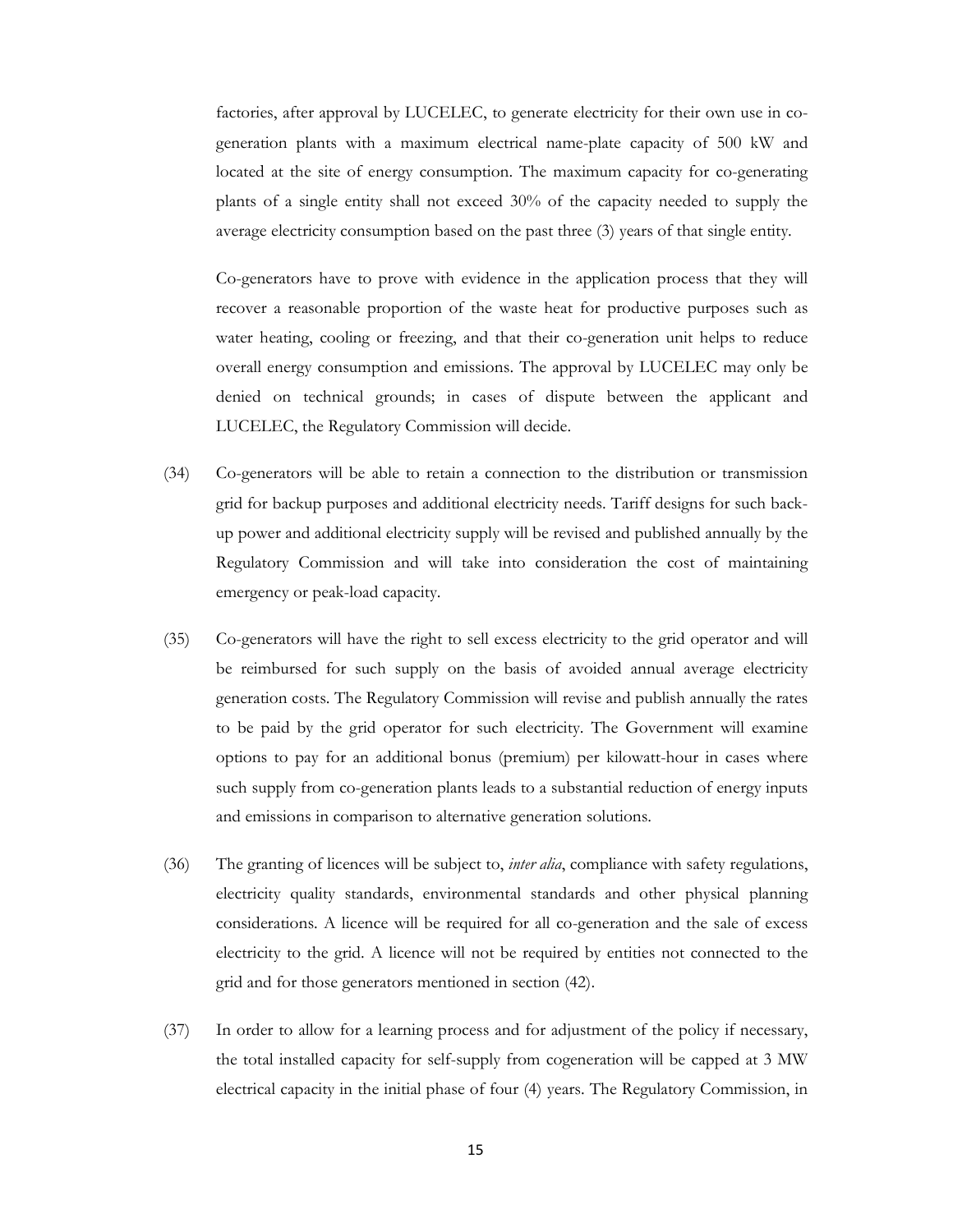collaboration with LUCELEC and other stakeholders, will constantly monitor and evaluate the economic and technical effects of co-generators. Every four (4) years, the Regulatory Commission may decide, after negotiation with LUCELEC, to adjust the co-generation cap beyond the initial value.

#### D.3.5 Indigenous Renewable Energy Sources

(38) The Government has a strong interest in making use of indigenous renewable energy sources such as wind power, biomass, solar thermal, photovoltaic, hydropower and geothermal energy for electricity, heat production and cooling in the short and medium term. The Ministry with responsibility for Energy Planning, with the consent of the Regulatory Commission and other ministries concerned, will therefore propose to the Cabinet a minimum quota to be achieved by specific years (and in the following years) defining the annual average contribution of electricity from renewable energy sources to the overall public electricity generation delivered to the transmission grid. As a first target, quotas will be set in such a way that at least 5% of the electricity generated in 2013, and at least 15% in 2015, will originate from renewable energy sources. The quota should reach at least 30% by 2020.

The quotas established may be adjusted, based on the national resource assessments conducted as outlined in (26).

In the first instance, LUCELEC will be responsible for ensuring that this quota is achieved by generating or purchasing renewable electricity from adequate generation facilities licensed by the ministry in charge for public utilities. The incumbent utility LUCELEC may for such purpose either set up its own renewable energy generation facilities, establish joint ventures, or sub-contract suitable operators and investors.

(39) Where the quota set for a specific year is not achieved, the Regulatory Commission, as outlined in D.3.2, will be mandated to prepare an international public tender in order to invite potential Independent Power Producers for the installation and operation of renewable electricity generation facilities that deliver electricity, only with respect to the part of non-compliance by LUCELEC. LUCELEC is obliged to provide open access to the electricity network for power supplied by such Independent Power Producers. If the transmission line needs to be enhanced or extended to the point of connection, this will take place at the expense of the Independent Power Producer.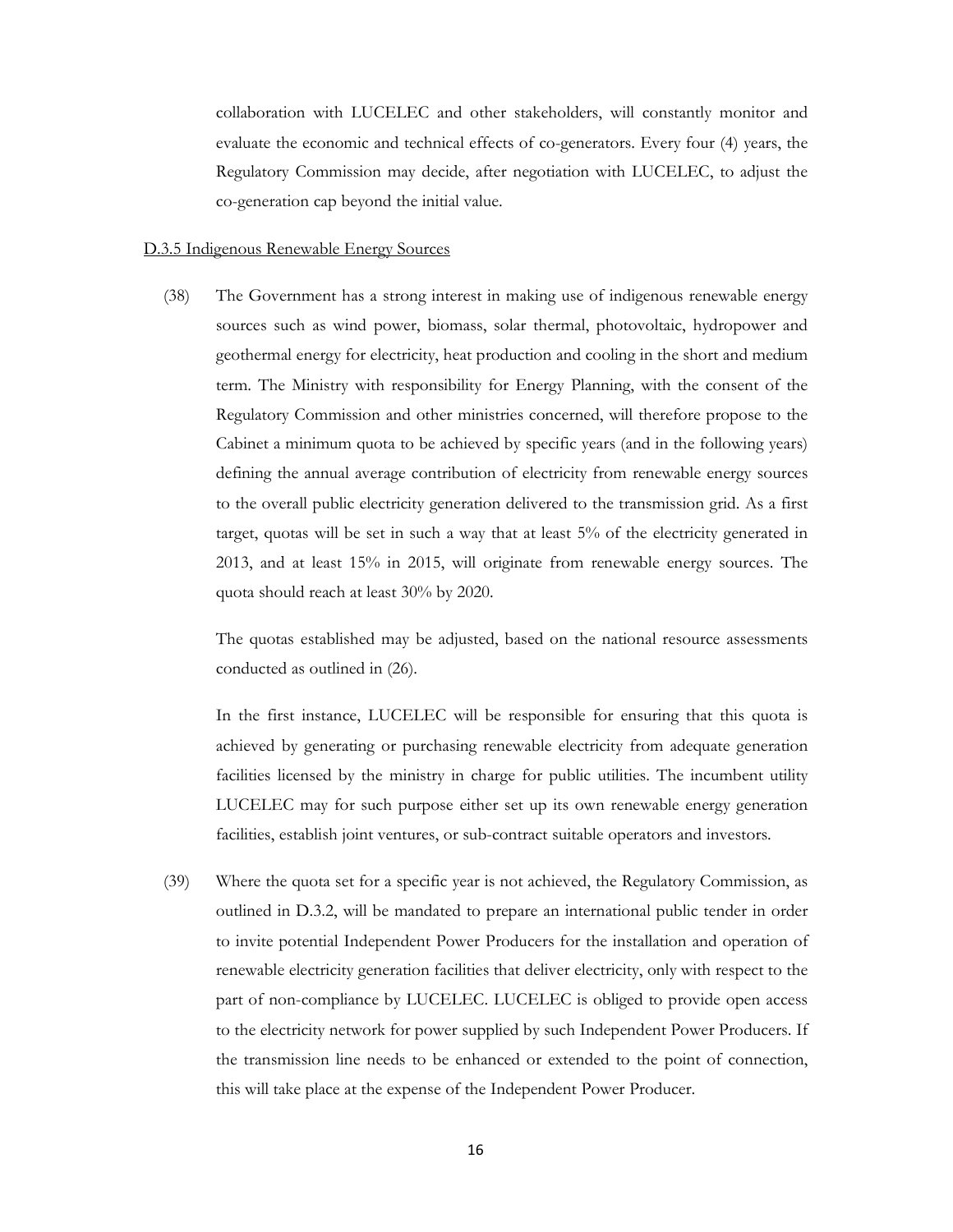- (40) The ministry with responsibility for energy planning may also set targets for other forms of renewable energy use. These may include biomass and solar thermal energy.
- (41) To the extent possible, electricity from non-intermittent renewable energy sources such as geothermal will be used to meet base-load electricity requirements. Subject to availability and demand, electricity from intermittent renewable electricity sources will be dispatched. These sources will be preferred over fossil fuel power plants as long as the grid stability is not endangered.
- (42) Operators of grid-connected small-scale renewable electricity systems with a maximum peak capacity of 10 kW dedicated mainly to self-supply, such as photovoltaic systems, small wind generators, or small hydro-power plants, will need approval by LUCELEC but will not have to apply for a licence. Such approval may only be denied in exceptional cases and with sufficient reason (e.g., grid instability/potential to lose the grid), or if the initial cap stated in section (37) is met. The Regulatory Commission, in collaboration with LUCELEC and other stakeholders, will constantly monitor and evaluate the economic and technical effects of self-supply systems. The Regulatory Commission may decide, after negotiation with LUCELEC, to adjust the cogeneration cap beyond the initial value of 10kW.
- (43) The legislation will allow the use of "net-metering", thus off-setting the amount of energy delivered to the grid with the electricity supplied to the customer on equal economic terms. In cases where the electricity produced by the system exceeds the customer's own consumption for the meter reading period, the Regulatory Commission will determine a specific rate to be paid by LUCELEC for such electricity delivered to its network based on avoided cost and external benefits. The Regulatory Commission will determine and publish detailed rules for net-metering operations.

#### D.3.6 Quality of Service Standards

- (44) A change in the current regulatory regime is required to reflect specific quality of service standards for the protection of consumers. This will prevent the situation that occurs where utilities enjoying a monopoly position under-invest in customer service and quality of service if such investments do not necessarily result in increased revenues and profits.
- (45) The Regulatory Commission will negotiate with the electricity distribution utility on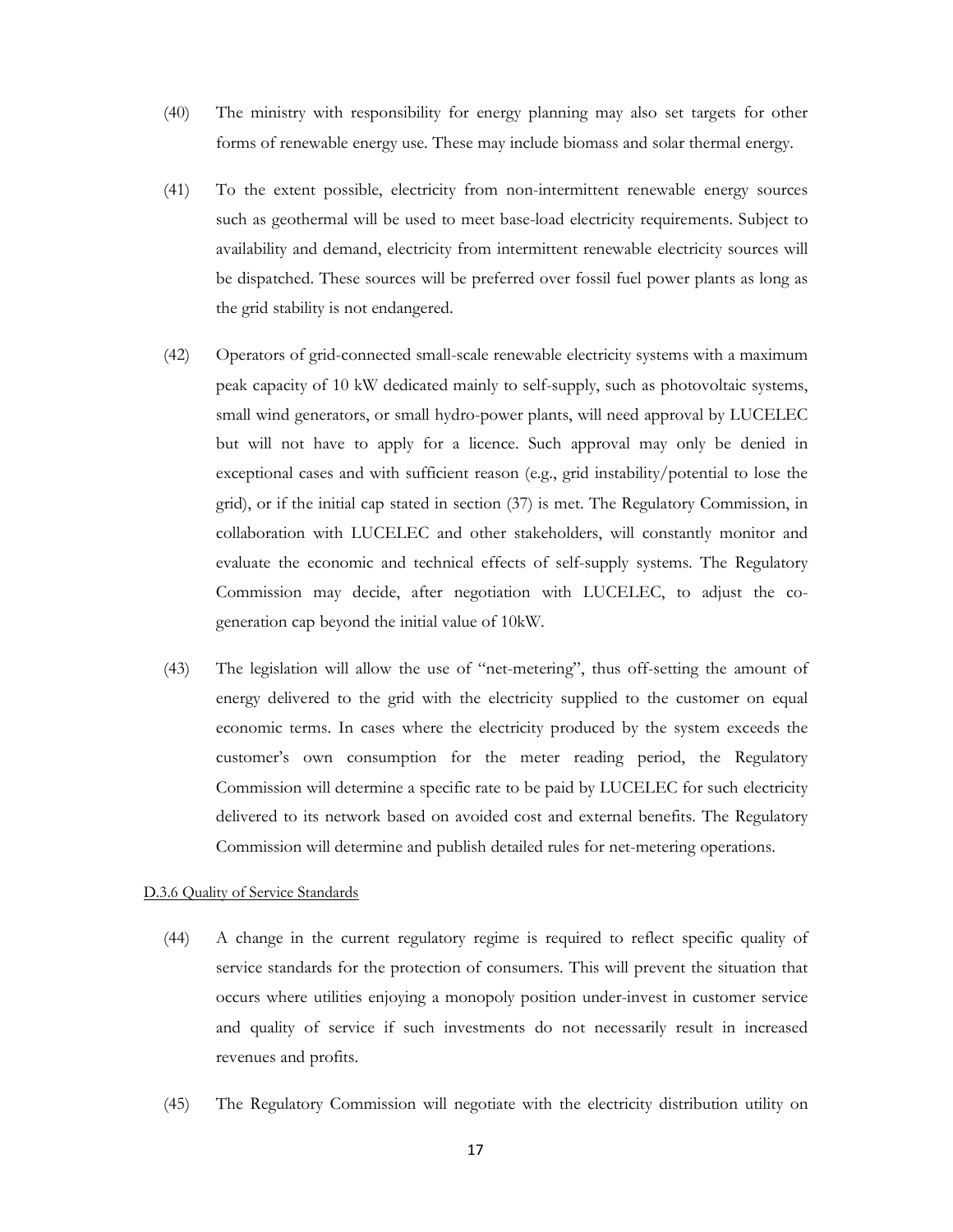standards governing the quality of service and targets for improvement. The agreement will incorporate two types of standards – (a) Guaranteed individual standards, and (b) Overall standards.

(46) Guaranteed Individual Standards:

In the provision of services to each individual customer, the electricity distribution utility must adhere to the set service standards. These guaranteed individual standards will address *inter alia*;

- The time taken to provide service after a request is made;
- Response time to emergency calls;
- Re-connection after payment of overdue amounts.

If the utility fails to meet a guaranteed standard, a specified payment, as agreed with the regulatory commission, will be made to the affected customer. The objective is not so much to compensate the customer for inconvenience or loss, as to encourage the electricity distribution utility to maintain a high level of service.

(47) Overall Standards:

Overall Standards cover areas of service that affect all or a large group of customers and where, therefore, individual compensatory payments are not feasible. However, even in such circumstances, it will be desirable for the utility to provide service at a predetermined minimum quality. These overall standards will address, *inter alia;* 

- *-* Energy input for electricity generation;
- Service reliability, as measured by the number of minutes per year in which service to the average customer is interrupted;
- Advance notice to customers of planned outages;
- Frequency of meter readings, etc.

Power producers and the electricity distributor will not be subject to direct financial penalties if they fail to meet an overall standard but their performance in this regard will be taken into consideration during rate reviews.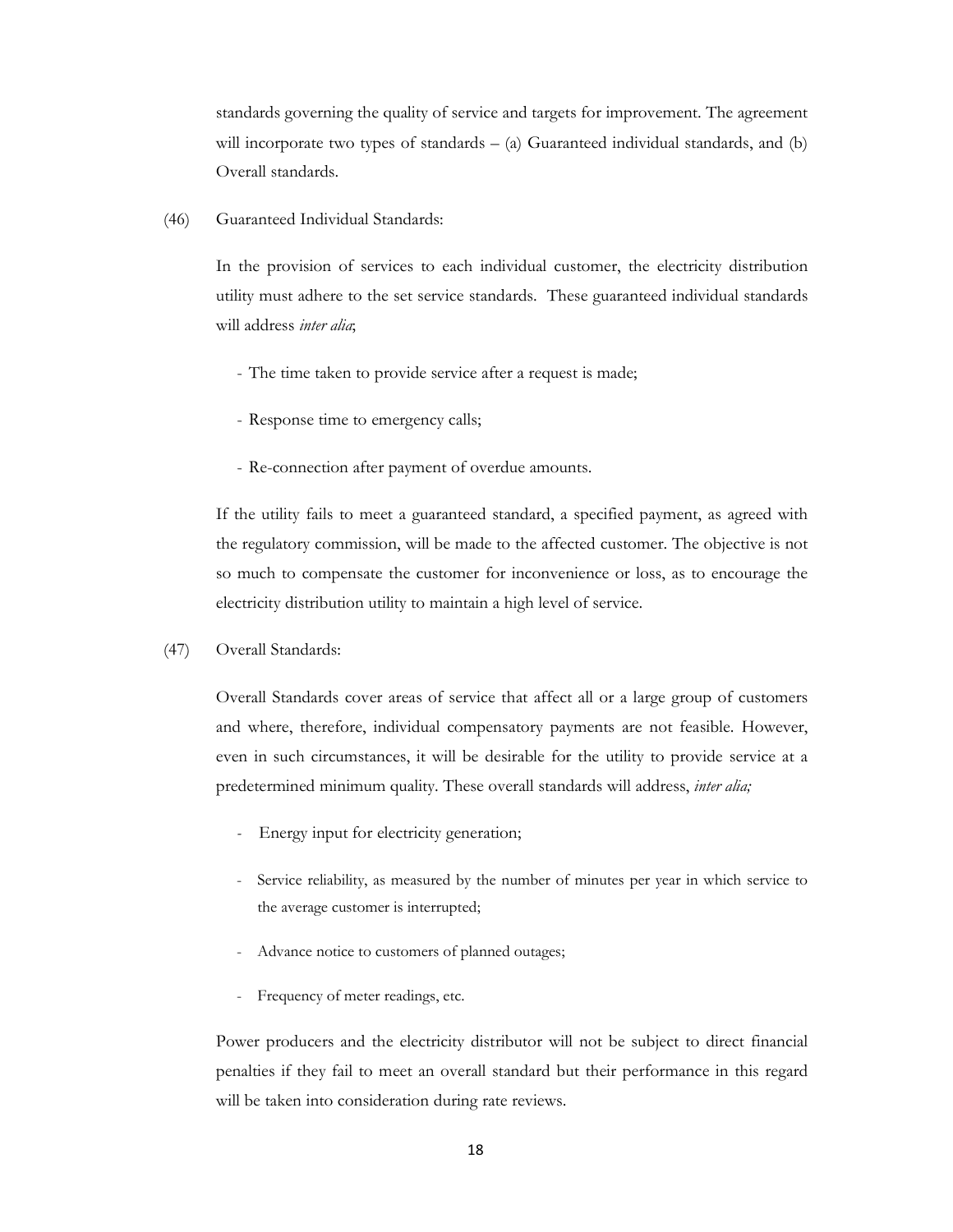#### D.3.7 Economic Regulation and Tariff Design

- (48) The Regulatory Commission will ensure that the electricity tariff is designed to reflect:
	- (a) The full costs of producing electricity, including duties and taxes, on a nondiscriminatory basis to all consumers of electricity;
	- (b) Indexation of fuel cost fluctuations;
	- (c) Adjustments for inflation based on a retail price index minus an incentive factor for productivity improvements;
	- (d) The long-run marginal cost of supply to each consumer category, each supply voltage level and the cost of supplying capacity and energy to consumers at different times of day, etc.;

The tariff should ensure that cross-subsidies are minimised by further ensuring that any subsidies which are required to either (a) protect the poorest categories of consumers, or (b) promote tourism or industrial development are, as far as possible, supplied from within the broad consumer class and not across consumer classes or voltage levels. Further purchased power charges and adjustments should be passed through to the consumer in the tariff and that power purchase contracts with IPPs are subject to the approval of the Regulator. The Government will not be entitled to any special discounts.

In setting the electricity tariff, consideration should be given to the energy efficiency of the utility, particularly with respect to technical line losses and generator heat rates.

Generation companies shall obtain fuel at the lowest cost as long as it is available. Therefore, at least three comparative quotations shall need to be obtained and compared for each new or prolonged wholesale contract. Where this is not possible, the Regulatory Commission shall be provided with justification for the absence of the comparative quotations. Fuel surcharge will be calculated based on the lowest market price (i.e. the most economical of the three proposals) at which fuel could have been purchased.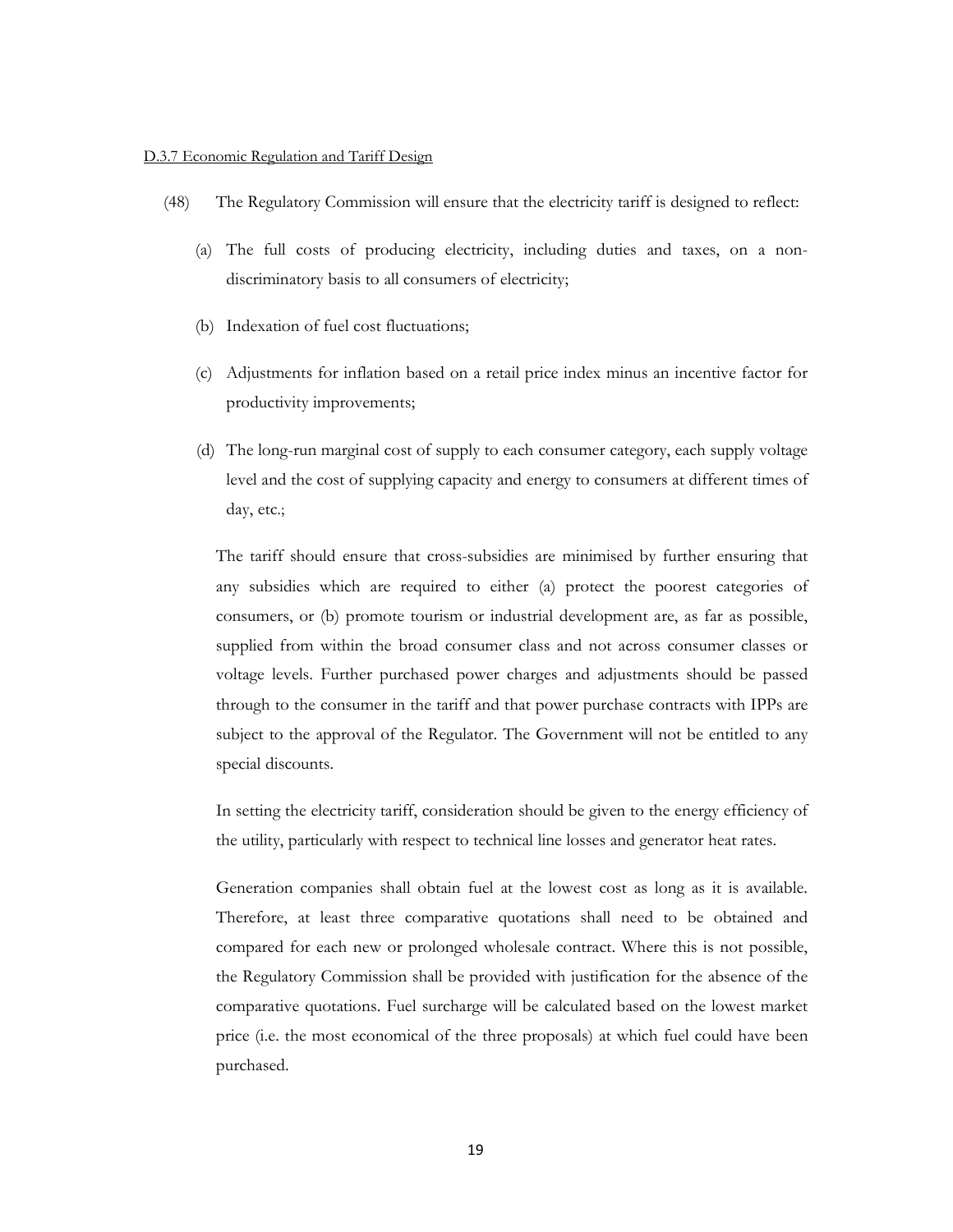The tariff structure should also ensure that LUCELEC is capable of recovering its operating and capital costs and that its earnings and rate of return on equity are within acceptable margins.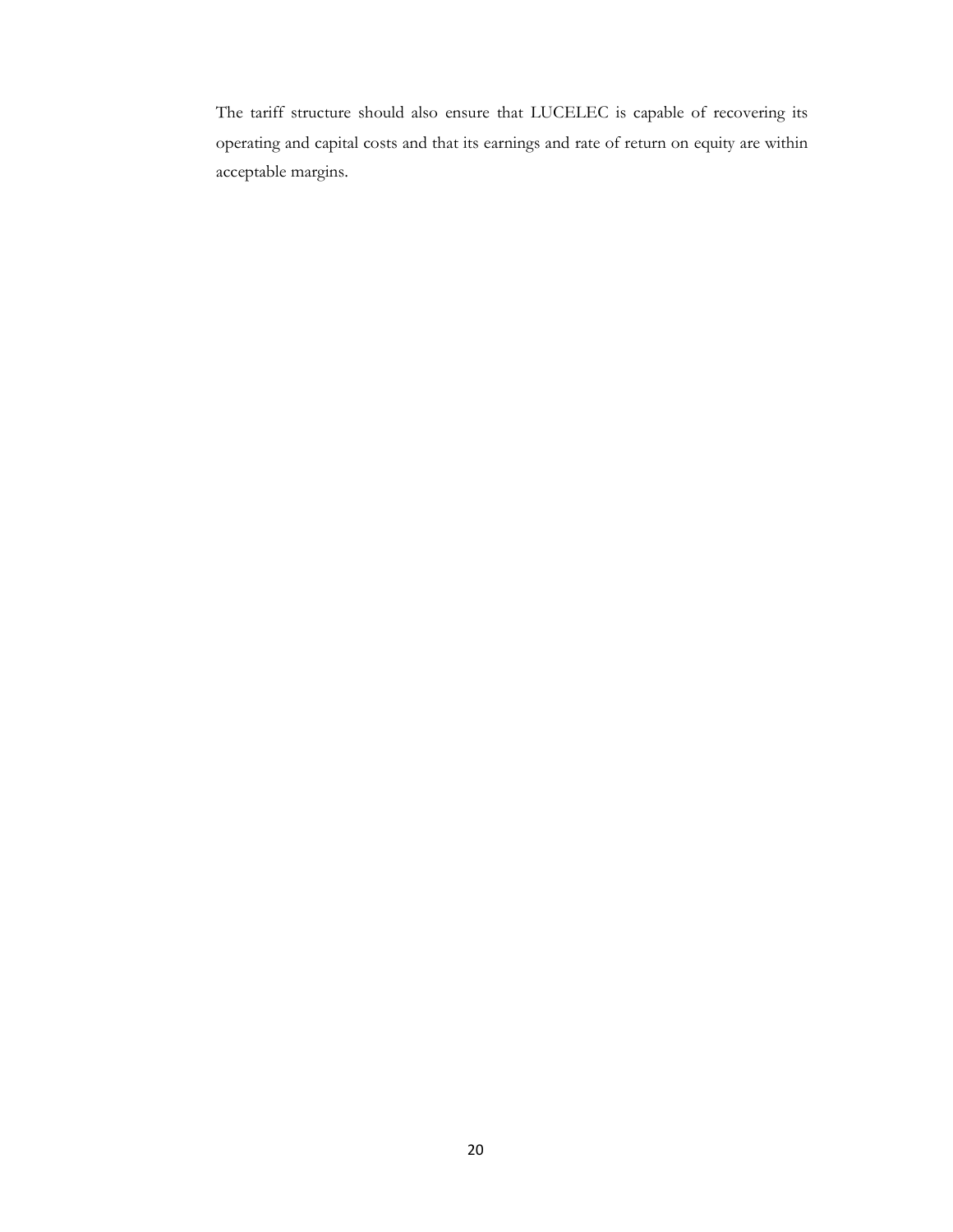# **E. Energy Efficiency Measures**

#### **E.1 Energy Efficiency in the Electricity Sector**

(49) Energy efficiency and conservation efforts will be supported by the economic pricing of energy products. Demand side management (DSM) programmes are also necessary to fully exploit the potential for energy efficiency and conservation.

The Government will promote the development and implementation of Demand Side Management (DSM) programmes with the involvement of power distributors. These programmes will seek to:

- (a) Develop institutional mechanisms to assess end use energy consumption and determine efficiency improvement potentials;
- (b) Design and implement specific measures to capture these potentials;
- (c) Evaluate the effectiveness of the proposed measures; and
- (d) Develop the necessary institutional capabilities to implement these activities on a larger scale.
- (50) These DSM programmes may be initiated by the electricity distribution utility with the support of government. The implementation of DSM programmes will require institutional strengthening and capacity building, such as a comprehensive energyefficiency training programme for utility personnel, hotel developers and engineers, entrepreneurs, and other relevant stakeholders. The sustainability of such programmes will also require financing mechanisms such as tax concession and other financial incentives that support energy efficiency.
- (51) Energy audits will be required for all major consumers, particularly those in the industrial, hotel and commercial sectors, who surpass an electricity consumption threshold predetermined by the ministry in charge of energy planning. Based on the results of these audits, such consumers will be required to implement measures to reduce their energy requirements.
- (52) Likewise, all major consumers of electricity in the public sector, such as the Water and Sewerage Company (WASCO), shall be required to undertake energy audits in order to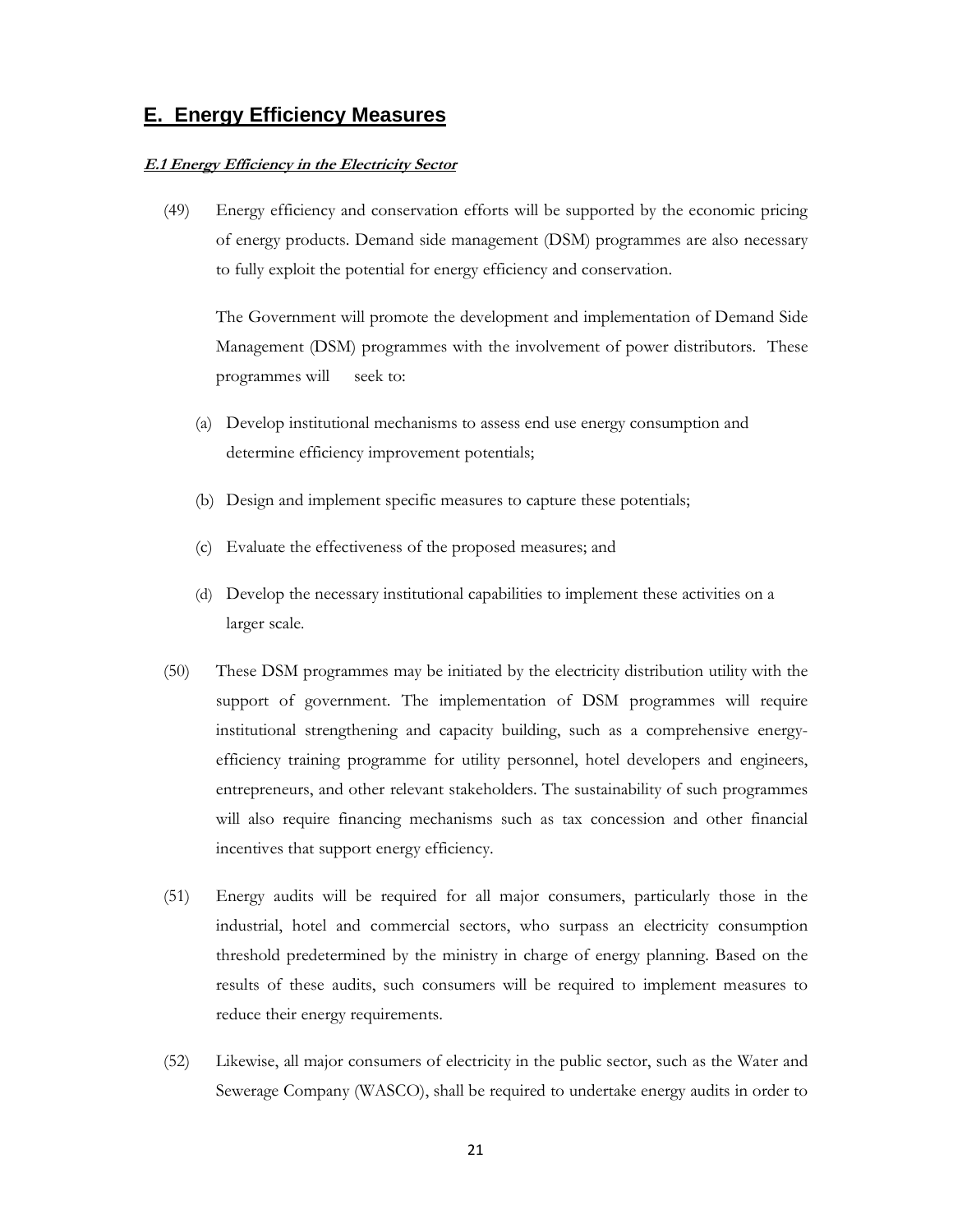assess energy conservation potential and implement energy efficiency measures.

- (53) The Government will encourage the establishment of energy service companies (ESCOs) to undertake energy efficiency improvements by offering financial incentives. Government will also seek international assistance for the promotion of energy efficiency.
- (54) On the supply side, efficiency improvements are to be enforced by the transmission grid operator in system loss reduction programmes, and these will be ensured by the targets to be set in the revised regulatory regime and arrangements.

#### **E.2 Energy Efficiency in the Building Sector**

- (55) An Energy Efficiency Building Code (EEBC) will be developed under the aegis of the ministry with responsibility for physical development. The Code will address the energy aspect of 'green building' such as wall and roof insulation, passive techniques for shading, ventilation and natural lighting. Compliance with the EEBC will be introduced on a phased basis and will be implemented as part of a development approval process which will provide for the grandfathering of designs which are at an advanced stage. Initially, the EEBC will become mandatory for new constructions and retrofits in commercial buildings. Subsequently, the EEBC will become mandatory for both public and private sector buildings.
- (56) An energy efficiency technology transfer phase will be promoted through, *inter alia*, training workshops for engineers and architects and the development of design handbooks incorporating local construction practices.
- (57) Government will put measures in place to encourage the use of energy saving devices in new and existing buildings.
- (58) The Government will provide ongoing support for the promotion and implementation of the EEBC. The work programme will include energy audits and compliance reviews for selected government buildings to serve as demonstration projects. This will indicate the commitment of the Government to a rapid implementation of the EEBC and the early realization of benefits.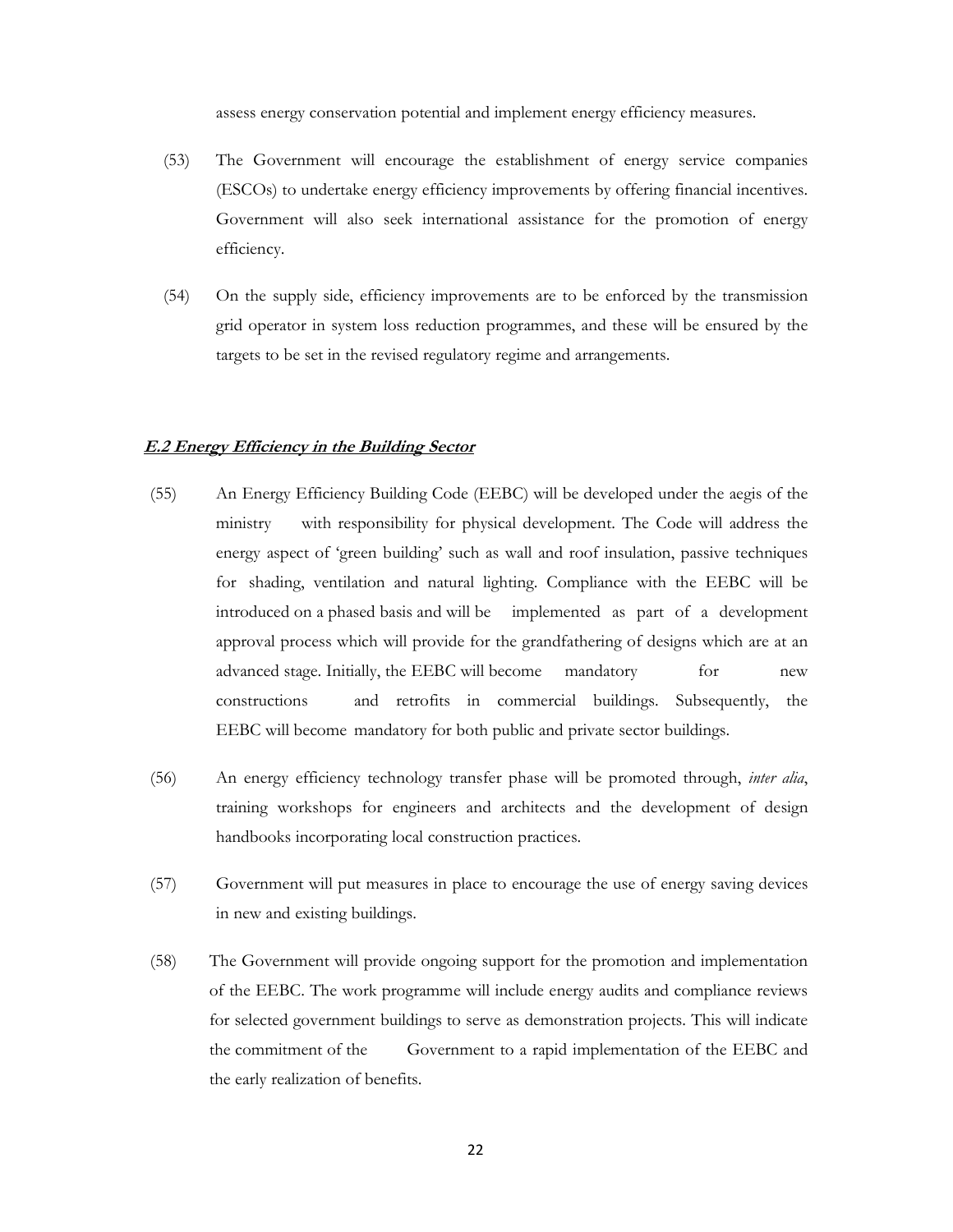- (59) Energy consumption in existing Government buildings will be monitored with a focus on monitoring electricity consumption for air conditioning and lighting. Improvements will be made where feasible. The results will be made public as to allow for the transfer of best practices and knowledge to other building sub-sectors.
- (60) Solar water heaters (SWH) have a large economic potential; therefore current fiscal incentives for the purchase of SWH will be maintained and promotion activities will be established to encourage their use. The use of electrical water heaters for any purpose will not be exempted from regular taxation. The use of SWH for new large consumers of hot water such as tourist resorts will be made mandatory through appropriate legislation, except for such cases where hot water is provided by cogeneration plants.
- (61) The Government will promote the use of other renewable energy technologies in buildings including photovoltaic and solar cooling, whenever such technologies are found to be cost-efficient and reliable.

#### **E.3 Energy Efficiency in the Transport Sector**

Regulation of the transport sector, a major consumer of energy in Saint Lucia is difficult due to the wide dispersal of ownership of vehicles.

- (62) Government will maintain a level of adequate taxation on motor vehicles as well as take measures to ensure improved vehicle maintenance in order to promote energy efficiency in the transportation sector.
- (63) Specifically the Government will:
	- 1. Introduce beneficial tax systems to promote the purchase of more energy economical vehicles, including the new generation of hybrid vehicles;
	- 2. Ensure obligatory vehicle inspection and regular maintenance which will promote safety, reduce the level of harmful emissions and promote energy efficiency;
	- 3. Facilitate the improved training of automotive mechanics and driving instructors with respect to energy efficiency and conservation;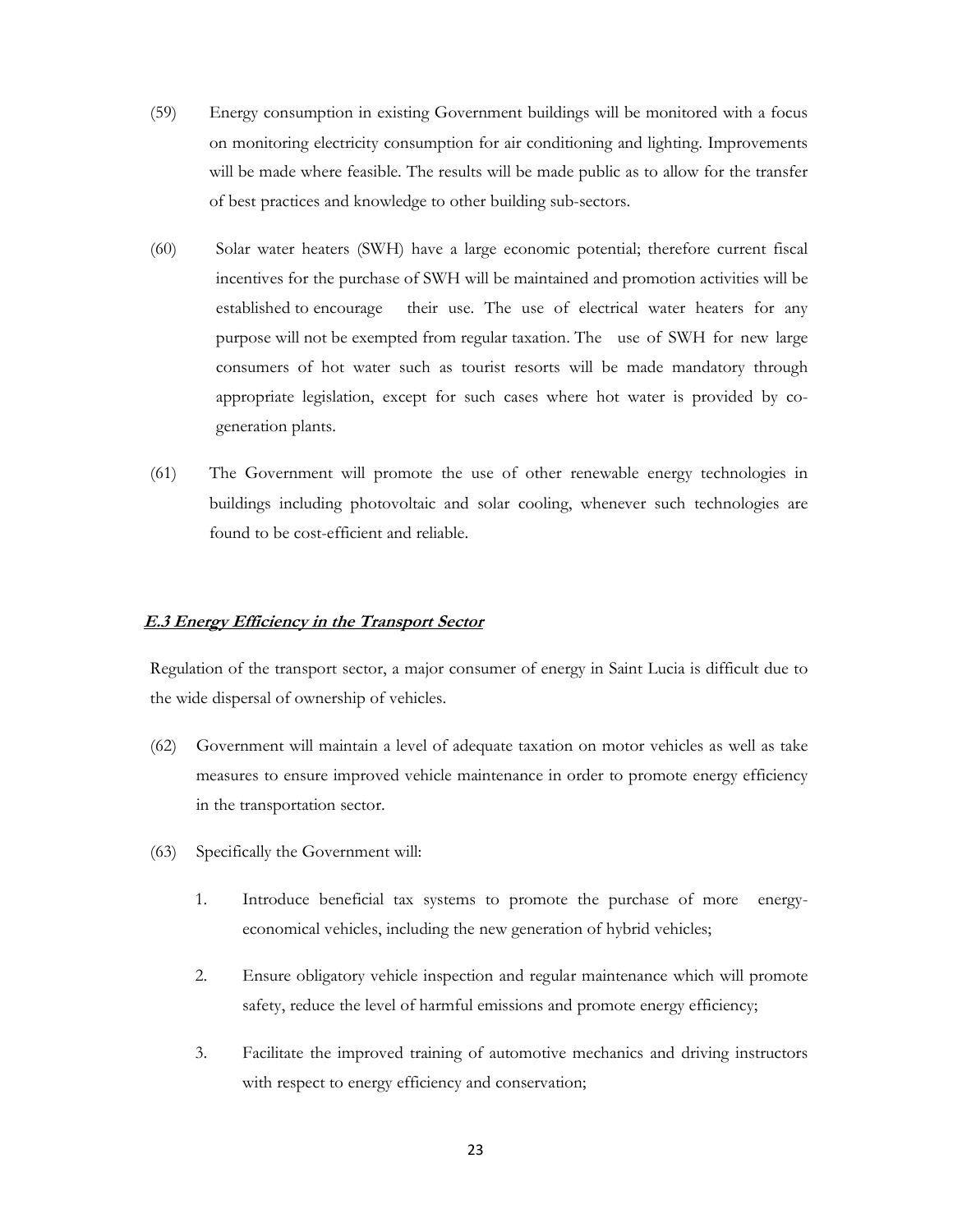(64) In the medium and long term, infrastructural measures such as improved road maintenance, repairs and construction, transport planning will be implemented. Specifically, the Ministry in charge of the transport sector will:

- 1. Better integrate energy and environmental strategies into urban planning;
- 2. Improve traffic management by utilizing all feasible measures, such as computercontrolled traffic lights, which will make it possible to smooth the flow of traffic through Castries and the northern corridor;
- 3. Explore options, including the use of a scheduled ferry transportation service between Gros-Islet and Castries, to relieve the heavily-burdened northern corridor; and investigate the option of moving heavy commercial loads between Port Castries and Vieux-Fort by barge;
- 4. Determine the feasibility of measures such as; restrictions on circulating traffic and the introduction of special urban road charges to restrict access of private motor cars to Castries city centre, while making the public transportation system more efficient and promoting its increased usage.
- (65) The Ministry responsible for finance will maintain a taxation regime which allows international fuel price movements to be fully reflected in the price paid at the pump in order to discourage wasteful consumption of fuel.
- (66) Conduct an in-depth analysis of energy conservation options in the transportation sector which will be periodically updated by the Ministry for transportation.